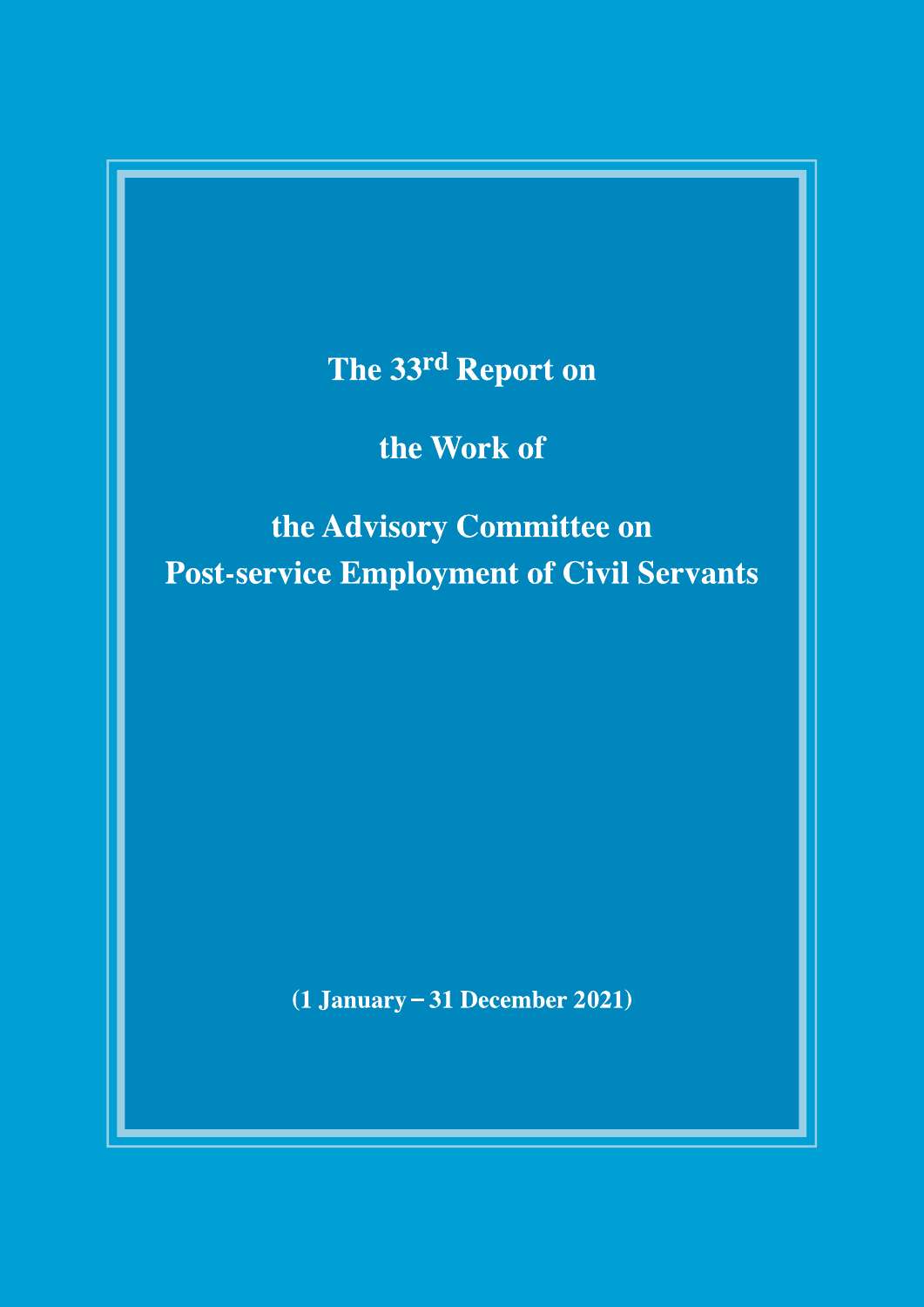# **Contents**

|                        |                                                                                                                      | Page         |
|------------------------|----------------------------------------------------------------------------------------------------------------------|--------------|
| Introduction           |                                                                                                                      | $\mathbf{1}$ |
|                        | Control of Post-service Outside Work by Directorate Civil Servants                                                   | $\mathbf{1}$ |
| The Advisory Committee |                                                                                                                      | 5            |
|                        | Membership of the Advisory Committee                                                                                 | 6            |
|                        | Work of the Advisory Committee in 2021                                                                               | 7            |
| <b>Annexes</b>         |                                                                                                                      |              |
| Annex A                | Key elements of the Control Regime Governing<br>Post-service Employment of Directorate Civil<br>Servants             | 10           |
| Annex B                | Applications for Post-service Outside Work by<br>Directorate Civil Servants (1 January –<br>31 December 2021)        | 15           |
| Annex $C$              | Notification of Unpaid Outside Work with Specified<br>Non-commercial Organisations (1 January –<br>31 December 2021) | 20           |
| Annex D                | Post-retirement Outside Work of Non-directorate<br>Civil Servants (1 January $-31$ December 2021)                    | 22           |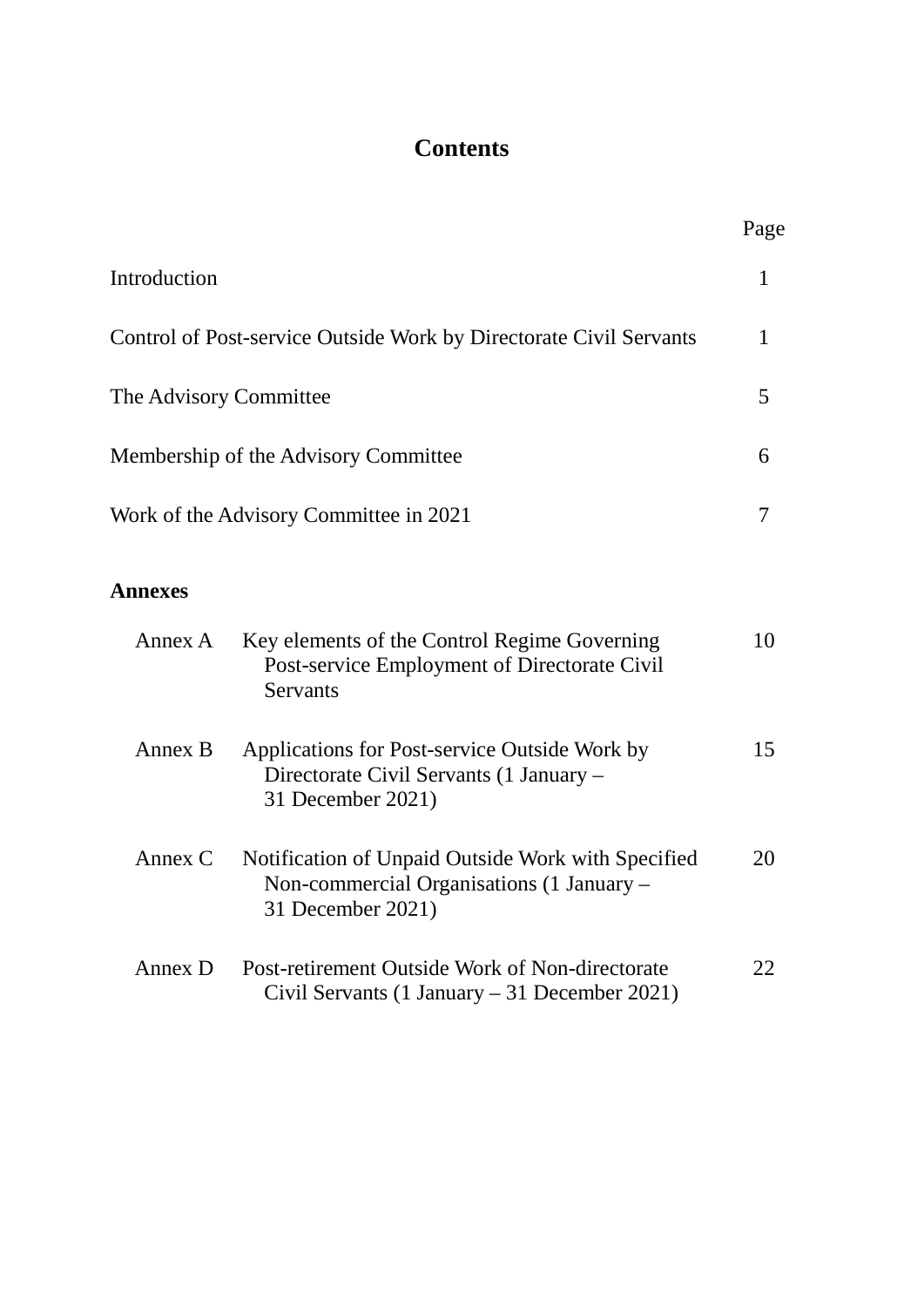#### **INTRODUCTION**

The Government exercises control over the taking up of post-service outside work by civil servants in accordance with two guiding principles, namely, protection of public interest and protection of an individual's right to work. The particular public interest to be protected is public trust in the Government, good governance, and integrity and impartiality of the Civil Service. Protection of public interest will only take precedence over protection of an individual's right to work where there is compelling reason justifying so doing in a particular case.

# **CONTROL OF POST-SERVICE OUTSIDE WORK BY DIRECTORATE CIVIL SERVANTS**

2. The degree of control exercised over post-service outside work by directorate civil servants is greater than that over non-directorate civil servants because of the former's seniority and influence on policy formulation and decision-making. Directorate civil servants are subject to a control regime[1](#page-2-0) , a brief description of which is set out in **Annex A**.

- 3. The policy objective of the control regime is to ensure that
	- (a) directorate civil servants on final leave or former directorate civil servants will not take up work during the prescribed restriction periods which may –
		- (i) constitute real or potential conflict of interest with their former government duties, or
		- (ii) cause well-founded negative public perception embarrassing the Government and undermining the image of the Civil Service, or give rise to reasonable apprehension

<span id="page-2-0"></span>The control regime currently in force applies to directorate civil servants on pensionable/new permanent terms who ceased/cease active service on or after 1 September 2011, and directorate civil servants on agreement terms who entered/enter into new or renewal agreements on or after 1 September 2011.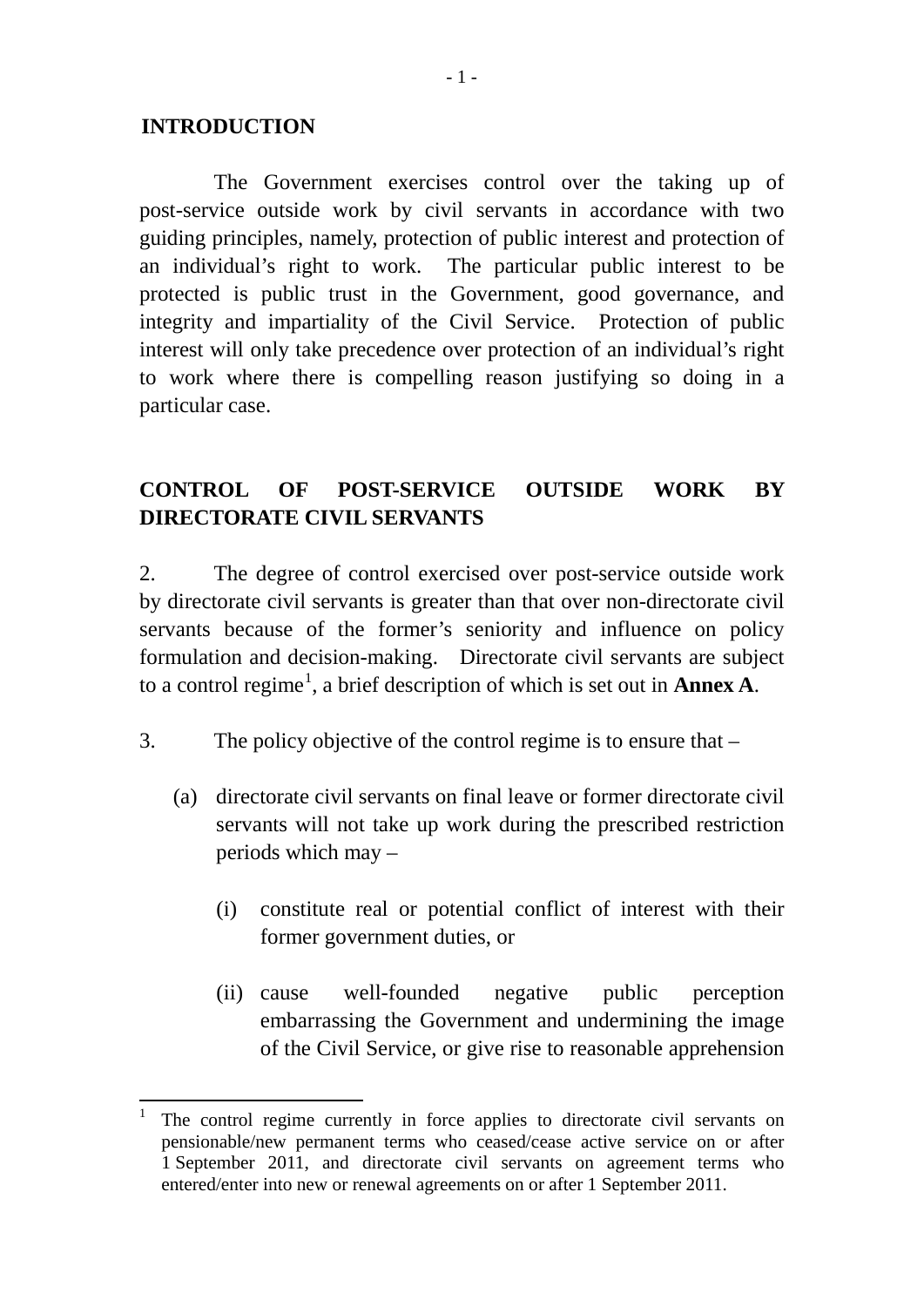of deferred reward or benefit by a fair-minded and informed observer after having considered the relevant facts;

- (b) the said individuals' right to work after ceasing government service will not be unduly restricted; and
- (c) the attractiveness of the Civil Service as a career will not be adversely affected and that limited human resources will be put to good use.

4. Under the control regime, directorate civil servants who leave the Government on retirement ground are subject to a minimum sanitisation period of six months (for those below Directorate Pay Scale Point D4 or equivalent) or 12 months (for those at D4 or above or equivalent) counting from cessation of active government service. During the minimum sanitisation period, outside work of a commercial nature is normally not permitted. Directorate civil servants who leave the Government on non-retirement ground are not subject to any pre-determined minimum sanitisation period. Where appropriate, a sanitisation period on an application-specific basis may be imposed, having regard to concerns over conflict of interest and public perception. Separately, all directorate civil servants are normally not permitted to take up outside work of a commercial nature or full-time remunerated work, other than part-time or notionally remunerated work with specified non-commercial organisations<sup>[2](#page-3-0)</sup>, for the whole duration of their final leave period (even if it exceeds the afore-stated minimum sanitisation period).

5. Under the control regime, directorate civil servants who leave the Government on retirement ground or who have served the Government continuously for six years or more are subject to a control period of two years (for those below D8 or equivalent) or three years (for those at D8 or equivalent), counting from departure from the Civil Service (i.e. after exhaustion of final leave if any). Those who leave the Government on

<span id="page-3-0"></span>The specified non-commercial organisations are -

<sup>(</sup>a) charitable, academic or other non-profit making organisations not primarily engaged in commercial operations;

<sup>(</sup>b) non-commercial regional or international organisations; and

<sup>(</sup>c) the Central Authorities of the People's Republic of China.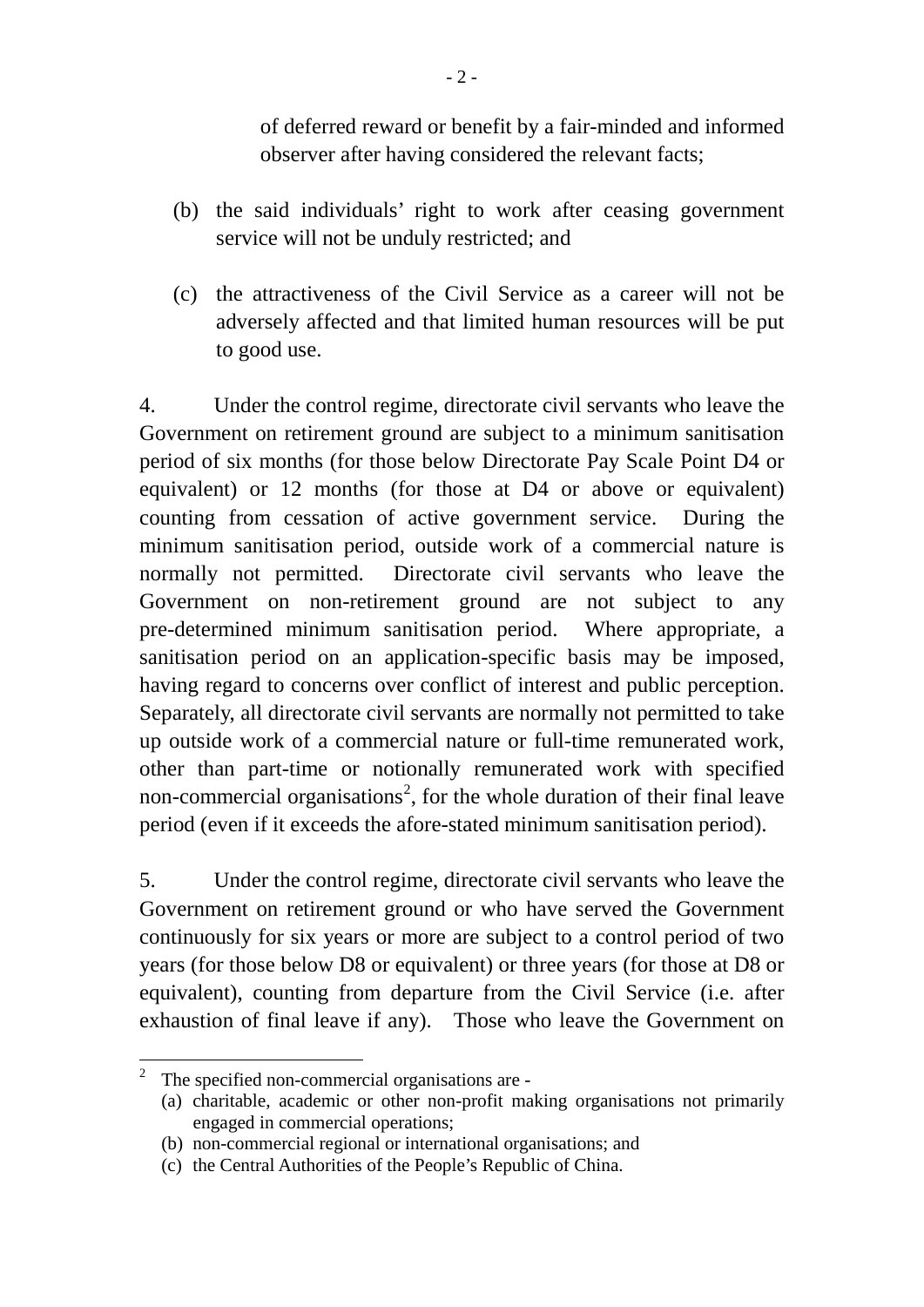non-retirement ground with less than six years of continuous service are subject to half of the control period of their peers who retire from the Government. During the control period, directorate civil servants need to seek and obtain prior approval before they take up outside work. The authority will consider and decide on all applications for taking up outside work, having regard to the guiding principles and policy objective of the control regime (ref. paragraphs 1 and 3 above), the assessment criteria (ref. paragraph 6 below), the views of the relevant parties within the Government, and the advice of the Advisory Committee on Post-service Employment of Civil Servants (hereafter referred to as "the Advisory Committee")<sup>[3](#page-4-0)</sup>.

6. An application for post-service outside work from a directorate civil servant will be assessed by the relevant parties within the Government, including the Civil Service Bureau (CSB), against the following key considerations –

- (a) the duties and responsibilities of the applicant during a specified period of time (three years or more) before cessation of his/her active government service;
- (b) whether the applicant, while in the above specified period of government service, had been involved in the formulation of any policies or decisions, the effects of which directly or specifically benefited or could directly or specifically benefit his/her own business or his/her prospective employer;
- (c) whether the applicant or his/her prospective employer might gain an unfair advantage over competitors concerned because of the applicant's access to sensitive information while in the above specified period of government service;
- (d) whether the applicant, while in the above specified period of government service, had been involved in any contractual or legal dealings to which the prospective employer was a party;
- (e) whether the applied-for work would have any connection with

<span id="page-4-0"></span><sup>&</sup>lt;sup>3</sup> Please refer to paragraph 7 of this Report.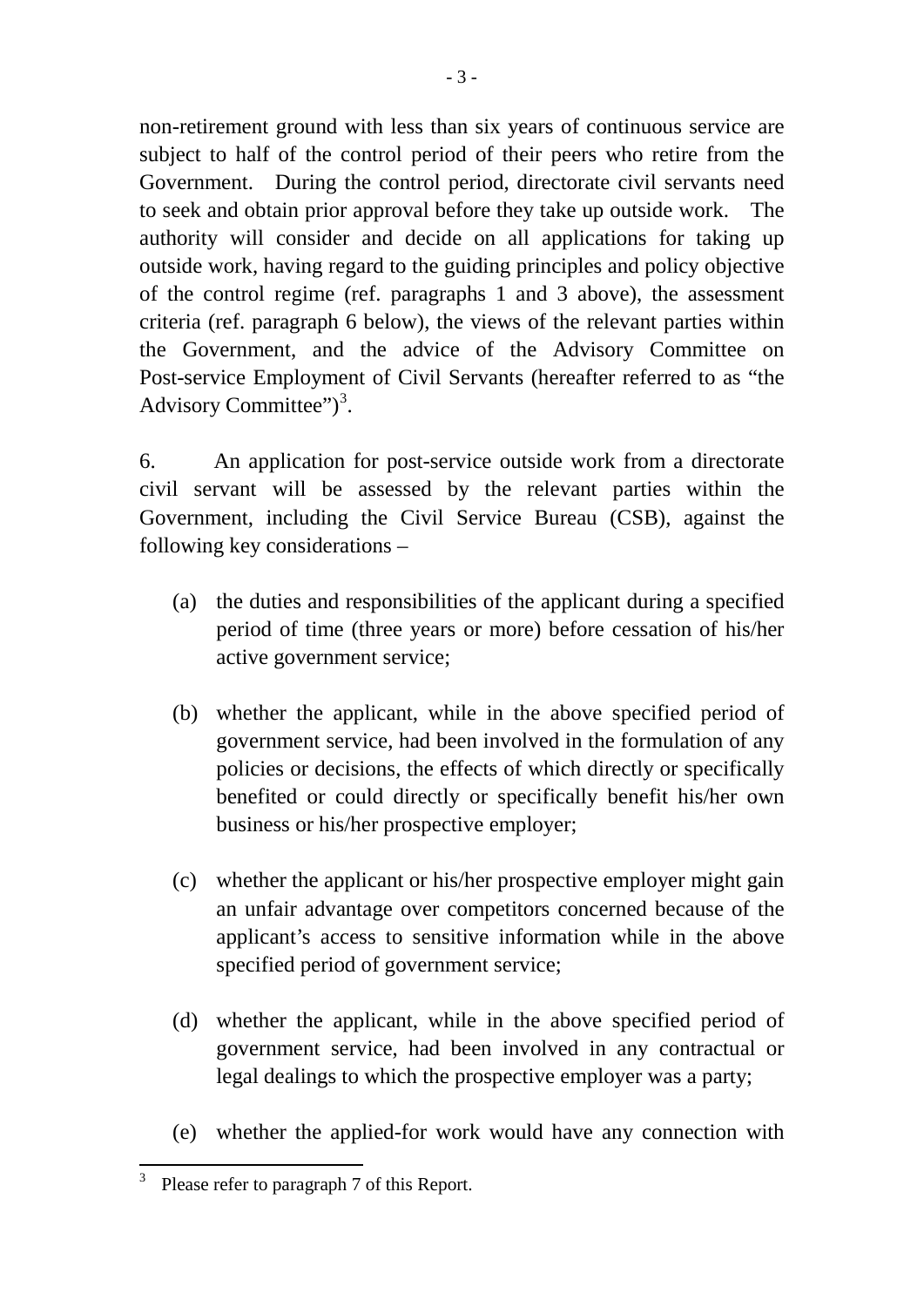the assignments/projects and/or regulatory/enforcement duties in which the applicant had been involved while in the above specified period of government service;

- (f) whether the applicant's taking up of the applied-for work would give rise to public suspicion of conflict of interest or other impropriety;
- (g) whether a fair-minded and informed observer, having considered the relevant facts, would conclude that the applied-for work might give rise to reasonable apprehension of deferred reward or benefit; and
- (h) whether any aspects of the applied-for work would cause well-founded negative public perception embarrassing the Government or undermining the image of the Civil Service.

7. Upon completion of assessment of an application, CSB will submit the application, together with its preliminary views and those of the parties consulted within the Government, to the Advisory Committee for advice. Upon receipt of the Advisory Committee's advice, CSB will submit the application with the Advisory Committee's advice and the views of all the parties within the Government for a decision by the authority, namely, the Secretary for the Civil Service (SCS).

8. Under the control regime, all approved post-service outside work applications by directorate civil servants will be subject to the following standard work restrictions, unless SCS, having regard to the Advisory Committee's recommendations and other relevant considerations, decides otherwise –

- (a) directorate civil servants will not directly or indirectly be involved in the bidding for any government land, property, projects, contracts or franchises;
- (b) directorate civil servants will not directly or indirectly undertake or represent any person in any work including any litigation or lobbying activities that are connected in any way with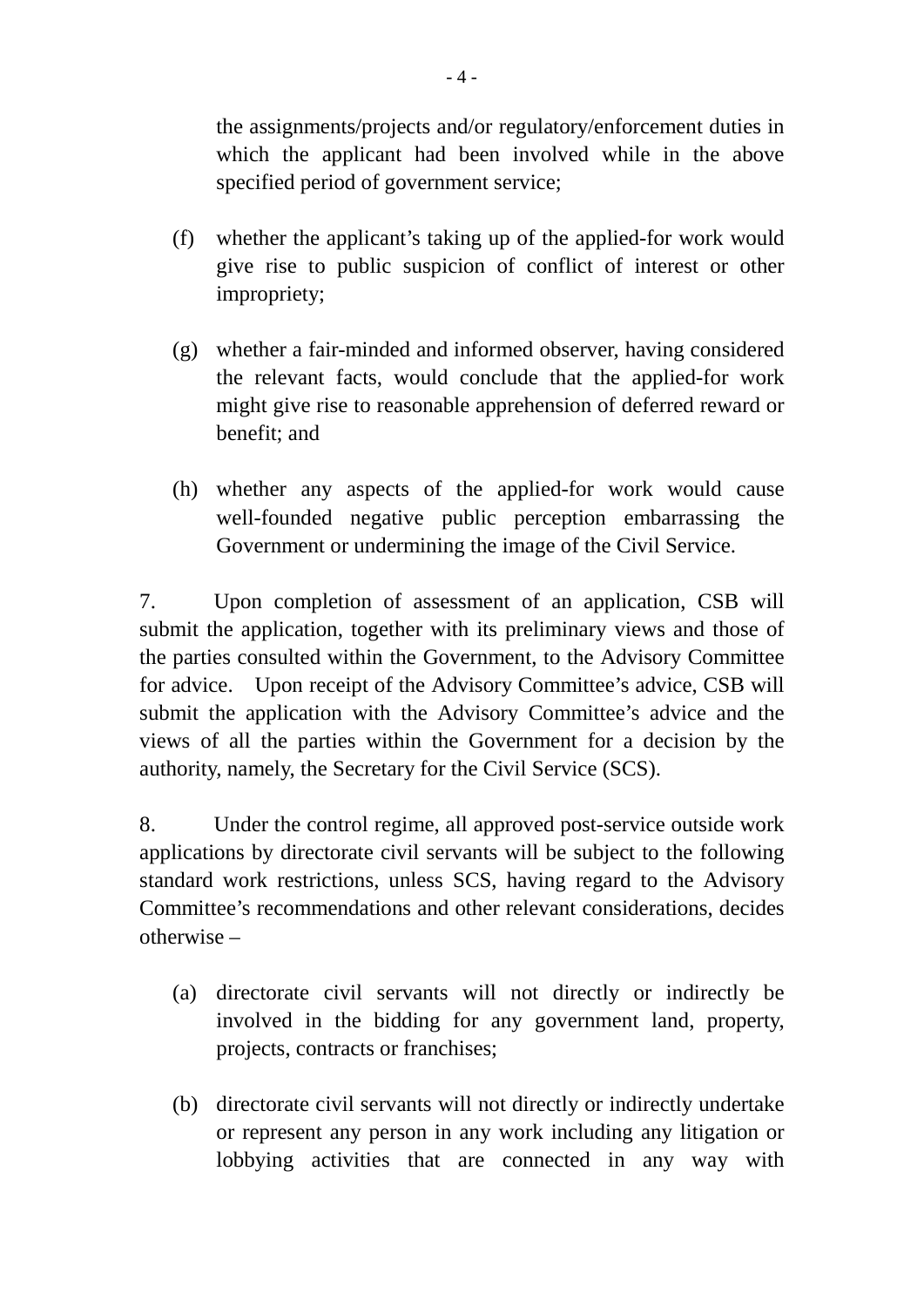formulation of any policies or decisions, sensitive information, contractual or legal dealings, assignments or projects, and enforcement or regulatory duties in which they had been involved or to which they had access during their last three years of service; and

(c) directorate civil servants will not directly or indirectly engage in any activities which will cause embarrassment to the Government or bring disgrace to the Civil Service.

In addition to the above, SCS may, where necessary, impose additional conditions on an application-specific basis.

9. Under the control regime, an approved and taken-up post-service outside work application by a directorate civil servant will be included in a register until expiry of the control period applicable to the said civil servant or receipt by CSB of notification of cessation of the approved and taken-up work, whichever occurs first. The register is posted on CSB's website [\(http://www.csb.gov.hk\)](http://www.csb.gov.hk/) for public inspection.

## **THE ADVISORY COMMITTEE**

10. The Advisory Committee (formerly known as the Advisory Committee on Post-retirement Employment) was established in October 1987. Its terms of reference are –

- (a) to advise the Government on the principles and the criteria to be adopted in formulating policy and arrangements to control post-service employment;
- (b) to consider and advise on all applications to take up post-service employment from directorate officers; and
- (c) to consider and advise on other applications which may be referred by SCS.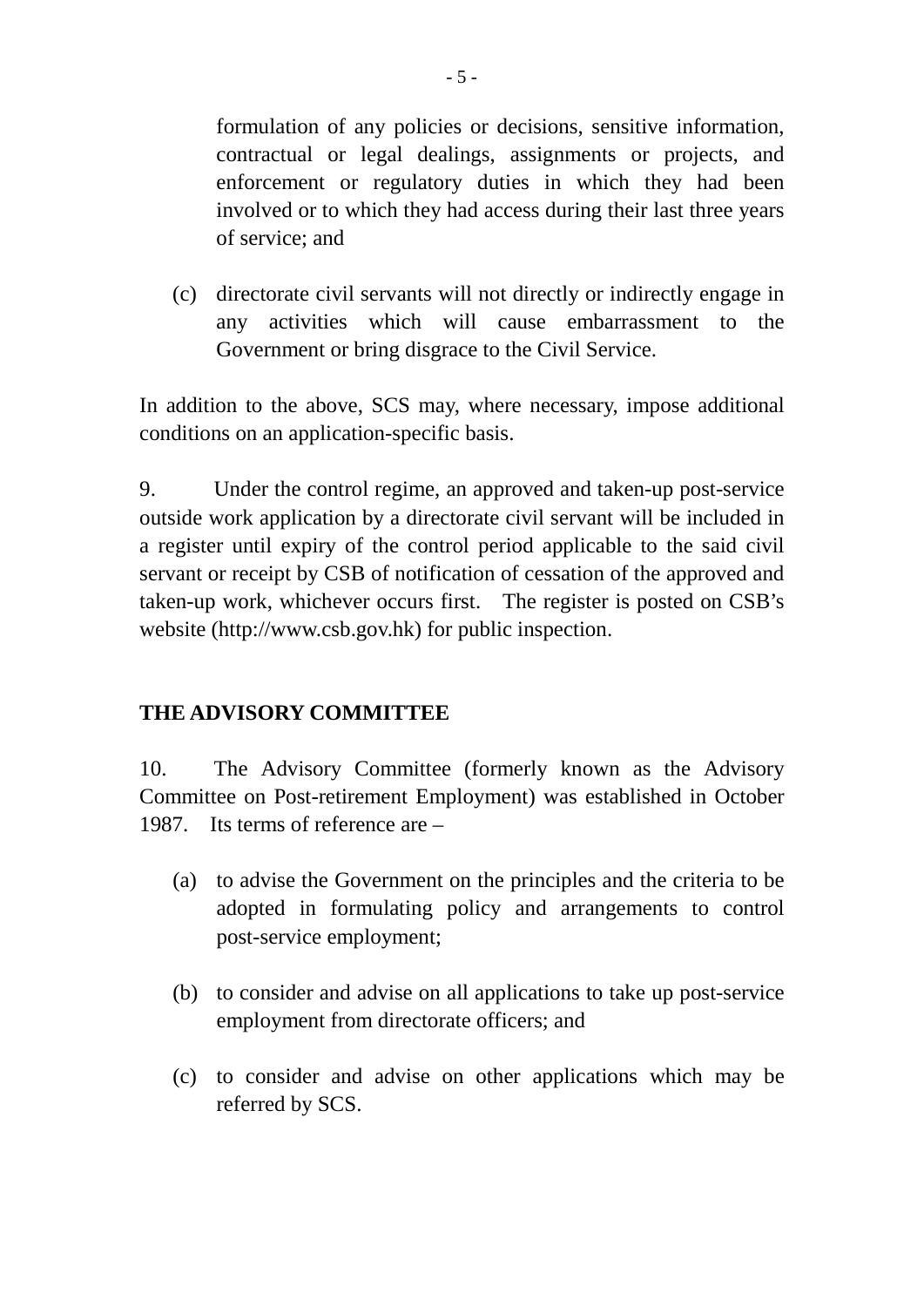## **MEMBERSHIP OF THE ADVISORY COMMITTEE**

11. The Chairman and Members of the Advisory Committee are appointed by the Chief Executive on an *ad personam* basis. In 2021, the membership of the Advisory Committee comprised –

Chairman

Mr Vincent Lo Wing-sang, SBS, JP *(up to 31 August 2021)* Prof Wong Sze-chun, BBS, JP *(from 1 September 2021)*

Members

Mr Herbert Tsoi Hak-kong, BBS, JP *(up to 13 July 2021)* Prof Wong Sze-chun, BBS, JP *(up to 31 August 2021)* Mr Stanley Wong Yuen-fai, SBS, JP Mr Walter Chan Kar-lok, SBS, JP Mrs Ava Ng Tse Suk-ying, SBS Mr Thomas Ho On-sing, JP Mr Cheng Yan-kee, BBS, JP Mrs Betty Yuen So Siu-mai, JP Miss Christine Leung Wan-chong *(from 14 July 2021)* Dr James Wong Kong-tin, JP *(from 1 September 2021)*

**Secretary** Chief Executive Officer (Committee) of JSSCS<sup>[4](#page-7-0)</sup>

12. The Chairman and Members are subject to a set of rules on declaration of interest. We are required to disclose general pecuniary and other interest on appointment and annually thereafter, in addition to reporting conflicts of interest as and when they arise. We are also required to keep confidential the applications considered and the discussions held.

<span id="page-7-0"></span><sup>&</sup>lt;sup>4</sup> JSSCS stands for the Joint Secretariat for the Advisory Bodies on Civil Service and Judicial Salaries and Conditions of Service.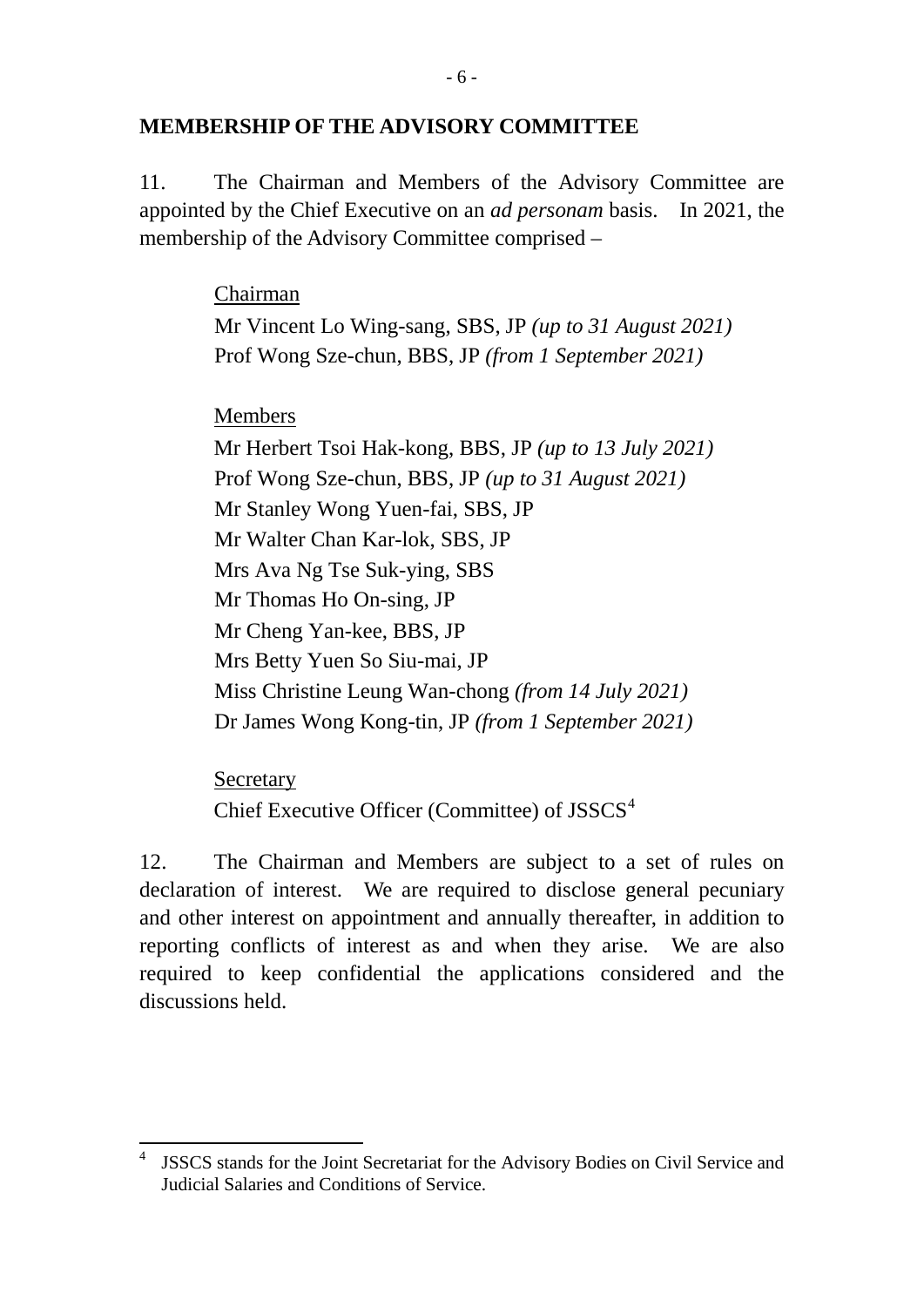## **WORK OF THE ADVISORY COMMITTEE IN 2021**

## **A. Mode of Operation**

13. Information on the Advisory Committee's mode of operation is available to the public through the JSSCS' website [\(http://www.jsscs.gov.hk\)](http://www.jsscs.gov.hk/). Briefly put, the Advisory Committee will consider an application received from CSB having regard to the guiding principles and policy objective described in paragraphs 1 and 3 above, the key considerations set out in paragraph 6 above, and the views of the assessment parties within the Government. Upon deliberation, it will tender its advice to SCS via CSB.

14. Depending on the nature and contents of applications, and subject to the guiding principles established from time to time by the Advisory Committee to facilitate more efficient consideration of the applications, the Advisory Committee may convene meetings or circulate papers for considering them. Applications like those involving part-time teaching work with non-profit making academic institutions or outside work in the applicant's own profession (e.g. doctor, engineer, lawyer) may be processed by circulation of papers if there are no unusual circumstances as assessed by all the relevant parties in the Government. Where a meeting is to be held, the quorum is six, i.e. two-thirds of the total membership.

15. The Advisory Committee may invite outside experts in the relevant fields to assist in its consideration of individual applications where necessary. Every effort will be made to ensure that the selection process of outside experts is fair and impartial (e.g. inviting the relevant professional bodies for nominations). Sensitive information will not normally be disclosed to the invited outside experts (e.g. an applicant's identity, his/her prospective employer, the remuneration for his/her applied-for appointment, etc.). The invited outside experts will have to undertake to respect the confidentiality of the discussions at meetings. The Advisory Committee may also invite government officials who have participated in the assessment of applications to its meetings to explain or clarify their views. Views expressed by invitees will be for the Advisory Committee's reference only.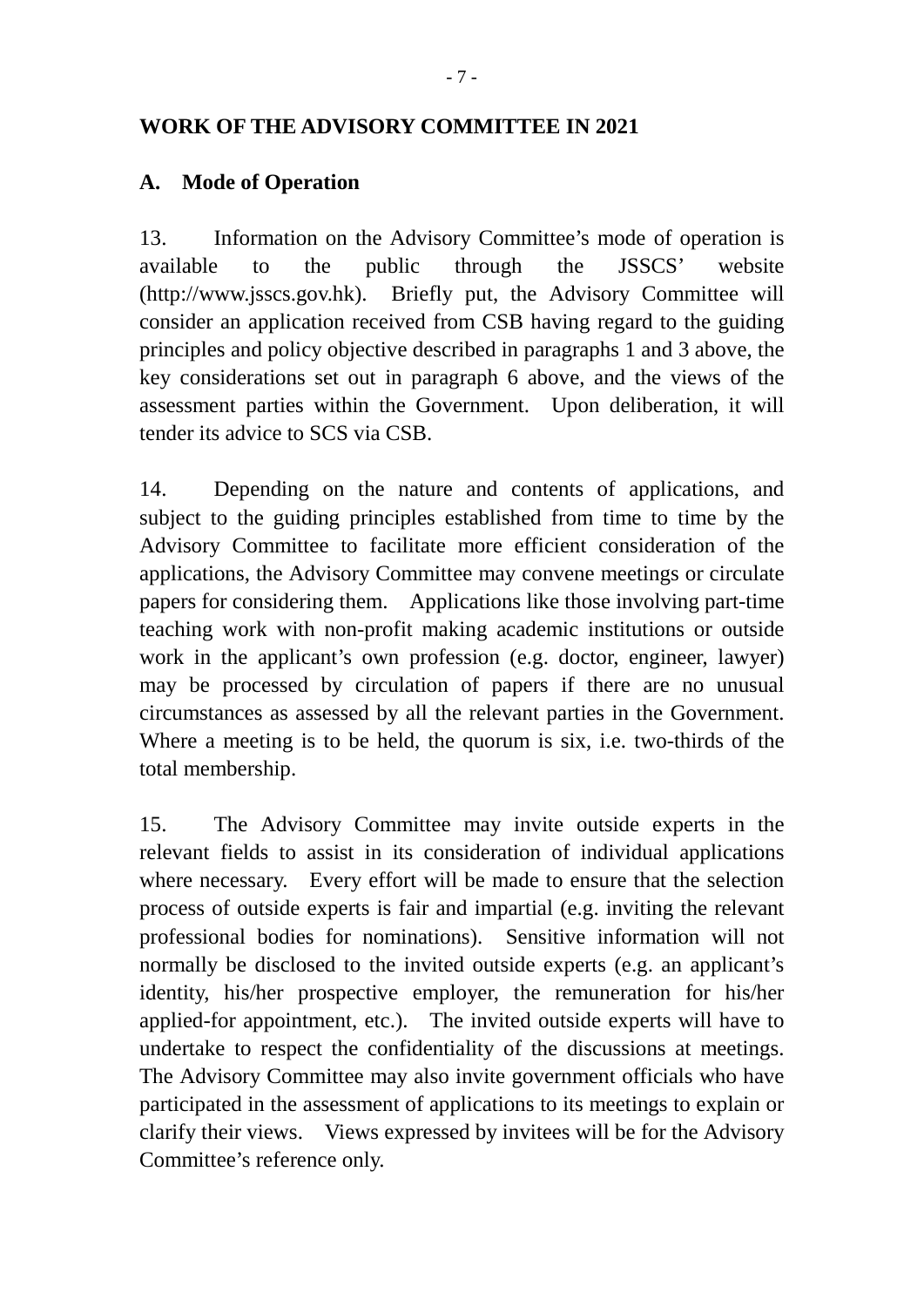16. Where the Advisory Committee supports an application for post-service outside work, it may, based on the specific circumstances of the application, recommend subjecting the applicant to a sanitisation period different from the prescribed applicable minimum duration (ref. paragraph 4 above). It may recommend the imposition of a sanitisation period on an applicant who is not subject to a pre-determined minimum sanitisation period, having regard to the specific circumstances of the application. It may recommend imposing the standard work restrictions (ref. paragraph 8 above) or modified and/or additional restrictions on an applicant, having regard to the specific circumstances of the application.

17. The Advisory Committee's advice on an approved and taken-up post-service outside work application by a directorate civil servant subject to the control regime is included in the register posted on CSB's website (ref. paragraph 9 above).

## **B. Applications Considered**

18. During 2021, the Advisory Committee considered a total of 60 applications for post-service outside work from 46 directorate civil servants. Two applications were deliberated at meetings, while the remainder were considered by way of paper circulation.

19. The Advisory Committee recommended approval of 59 applications with work restrictions and rejection of one application. Among the 59 recommended applications, the Advisory Committee considered that 51 should be subject to additional restrictions on top of the standard work restrictions. More details of the 60 applications considered, including the rank of applicants when in government service, the business nature of the prospective employers and the functional nature of the approved post-service work, are set out in **Annex B**. The Advisory Committee's recommendation on each of the 60 applications was accepted by SCS. The Advisory Committee noted that applications for post-service outside work from directorate civil servants were processed smoothly under the control regime.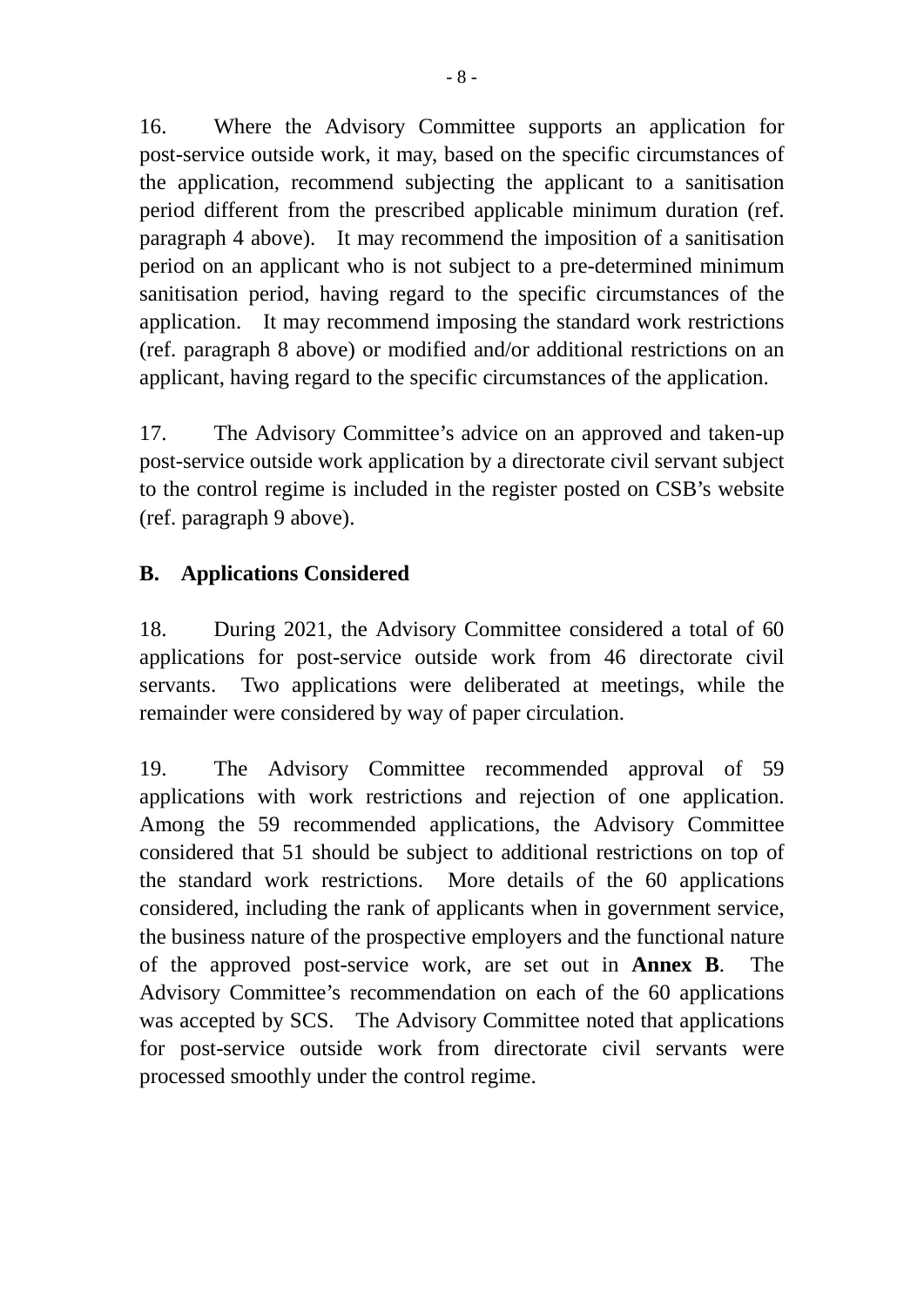## **C. Notifications / Applications Noted**

20. Blanket permission is given to all directorate civil servants to take up unpaid outside work with specified non-commercial organisations during the restriction periods. They are required, before commencement of such work, to notify CSB by completing a prescribed notification form. In 2021, a total of 72 notifications from 28 directorate civil servants were received by CSB. The Advisory Committee was presented with the statistics on these notifications as set out in **Annex C** for information.

21. Applications for post-service outside work from non-directorate civil servants who retire on pensionable terms are considered and decided by the relevant Permanent Secretary/Head of Department/Head of Grade<sup>[5](#page-10-0)</sup>. In 2021, a total of 535 applications from 421 non-directorate civil servants were considered. Among them, four were rejected, 71 were approved with conditions, and the remainder were approved without any sanitisation requirement or work restriction. The Advisory Committee was also presented with the details of these 535 applications, including the rank of applicants when in government service, the business nature of the prospective employers and the functional nature of the approved post-service work, as set out in **Annex D** for information. With regard to notification, a total of 193 notifications from 164 civil servants were received.

\* \* \* \* \* \* \* \* \* \* \*

<span id="page-10-0"></span><sup>5</sup> With effect from 1 September 2015, blanket permission is given to 157 specified ranks of non-directorate civil servants whose maximum pay points do not exceed Master Pay Scale Point 20 or equivalent for taking up post-service outside work after retirement.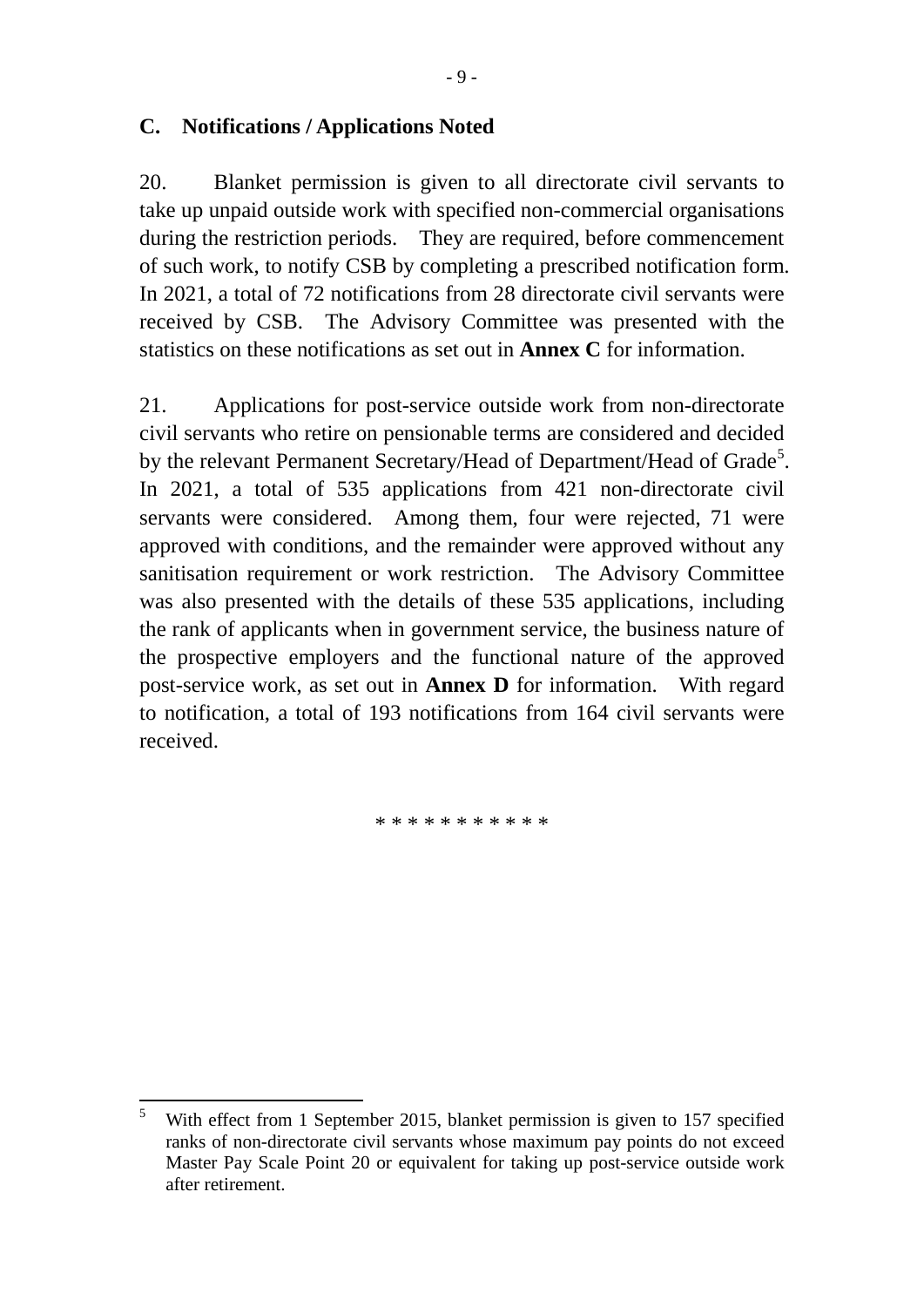#### **Annex A**

#### **Key Elements of the Control Regime Governing Post-service Employment of Directorate Civil Servants**

#### *(I) Underlying principles*

1. Protection of the public interest (namely, public trust in the Government, good governance, and integrity and impartiality of the Civil Service) and protection of an individual's right will be the underlying principles of the control regime. Protection of the public interest will only take precedence over protection of an individual's right, where there is compelling reason justifying so doing in a particular case.

#### *(II) Policy objective*

- 1. The policy objective of the control regime is to ensure that
	- (a) directorate civil servants on final leave or former directorate civil servants will not take up work during the prescribed restriction periods which  $may -$ 
		- (i) constitute real or potential conflict of interest with their former government duties, or
		- (ii) cause well-founded negative public perception embarrassing the Government and undermining the image of the Civil Service, or give rise to reasonable apprehension of deferred reward or benefit by a fair-minded and informed observer after having considered the relevant facts;
	- (b) the said individuals' right to work after ceasing government service will not be unduly restricted; and
	- (c) the attractiveness of the Civil Service as a career will not be adversely affected and that limited human resources will be put to good use.

#### *(III) Coverage*

- 1. Directorate civil servants who are on pensionable/new permanent terms and cease active service on or after 1 September 2011.
- 2. Directorate civil servants who are on agreement terms and enter into new or renewal agreements on or after 1 September 2011.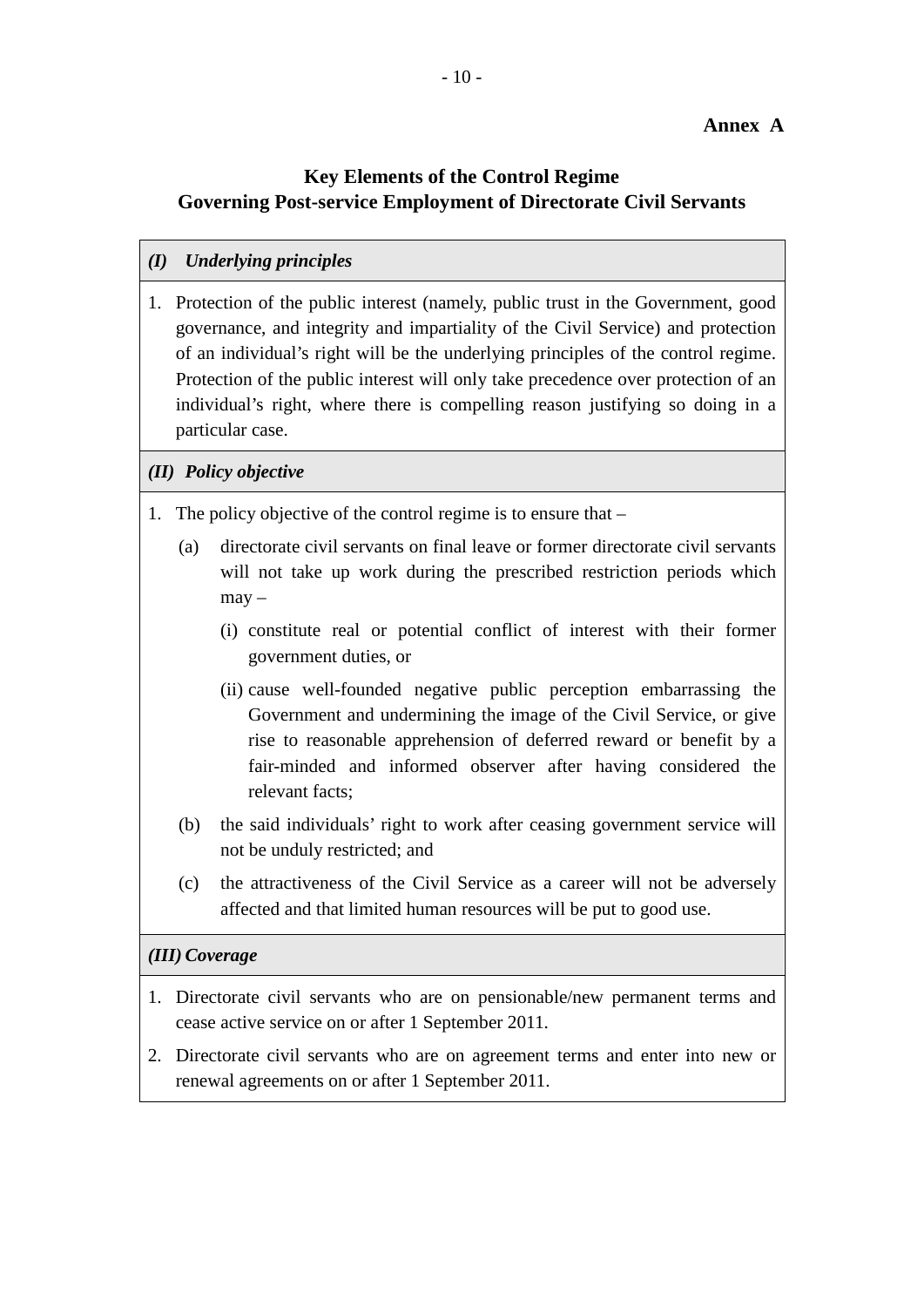- *(IV) Sanitisation period (counting from cessation of active service during which outside work is normally not permitted)*
- 1. Minimum sanitisation period for directorate civil servants retired or retiring on pensionable or new permanent terms –

D4 or above (or equivalent)  $-12$  months;

Others – 6 months.

- 2. No minimum sanitisation period is specified for directorate civil servants leaving the Civil Service on grounds other than retirement (e.g. agreement officers and resignees). Each case will be considered on its own merits.
- 3. The minimum sanitisation period is normally shortened or waived for notionally remunerated work and may be shortened for remunerated work taken up with the following organisations (the specified organisations) –
	- (a) charitable, academic or other non-profit making organisations not primarily engaged in commercial operations;
	- (b) non-commercial regional or international organisations; or
	- (c) the Central Authorities of the People's Republic of China,

where the work would not give rise to conflict of interest and is unlikely to cause negative public perception.

- 4. For all other outside work (in particular work of a commercial nature), the minimum sanitisation period would only be shortened where there are special considerations, and provided that the work would not give rise to conflict of interest or negative public perception.
- 5. Having regard to the circumstances of a particular case, a longer sanitisation period may be imposed if so required to more fully forestall conflict of interest or negative public perception.

#### *(V) Final leave period*

- 1. The taking up of outside work during the final leave period is subject to the rules governing sanitisation.
- 2. Directorate civil servants are not permitted to take up any full-time paid work or any work of a commercial nature (including self-employment) during the final leave period, unless there are special considerations. Directorate civil servants on final leave may, upon approval, take up part-time or notionally paid work with specified non-commercial organisations, subject to there being no problem of dual identity.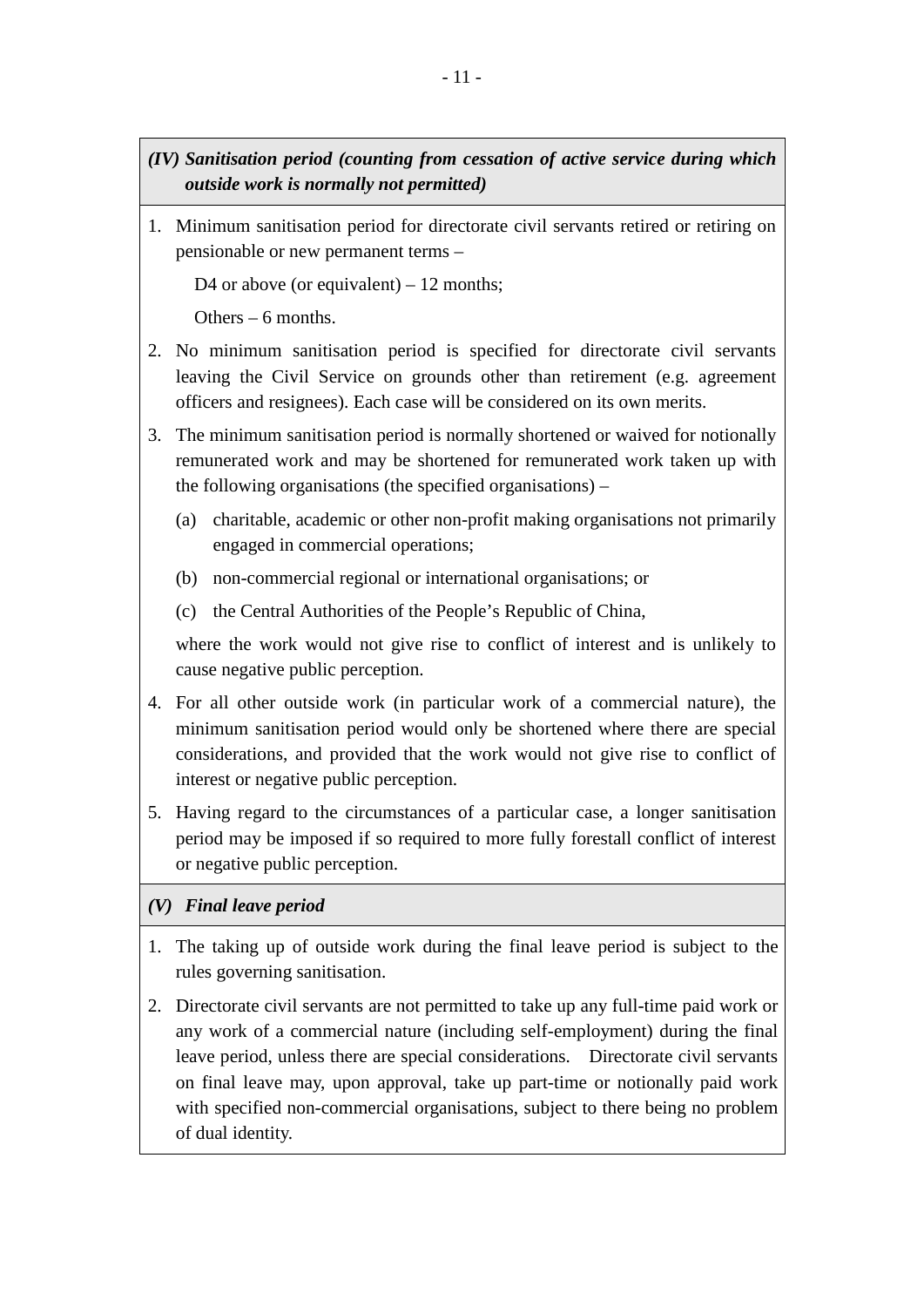- *(VI) Control period (counting from formal departure from the Government during which prior permission is required for taking up outside work)*
- 1. Directorate civil servants retired on pensionable or new permanent terms –

D8 or equivalent  $-3$  years;

Others  $-2$  years.

2. Directorate civil servants who left the service on grounds other than retirement after six or more years of continuous service –

D8 or equivalent  $-3$  years;

Others  $-2$  years.

3. Directorate civil servants who left the service on grounds other than retirement after less than six years of continuous service –

D8 or equivalent  $-1.5$  years;

Others  $-1$  year.

#### *(VII) Assessment criteria*

- 1. The key factors of consideration are as set out in the policy objective under Section (II).
- 2. The specific considerations of an application include
	- (a) the duties and responsibilities of the applicant during his/her last six years (for a D4 to D8 (or equivalent) civil servant) or three years (for a D1 to D3 (or equivalent) civil servant) of government service. Where necessary, a longer period of service history will be considered;
	- (b) whether the applicant was involved in the formulation of any policies or decisions, the effects of which directly or specifically benefited or could directly or specifically benefit his/her own business or his/her prospective employer;
	- (c) whether the applicant or his/her prospective employer might gain an unfair advantage over its competitors because of the applicant's access to sensitive information while in government service;
	- (d) whether the applicant was involved in any contractual or legal dealings to which the prospective employer was a party;
	- (e) whether the proposed work would have any connection with the assignments/projects and/or regulatory/enforcement duties in which the applicant had been involved while in government service;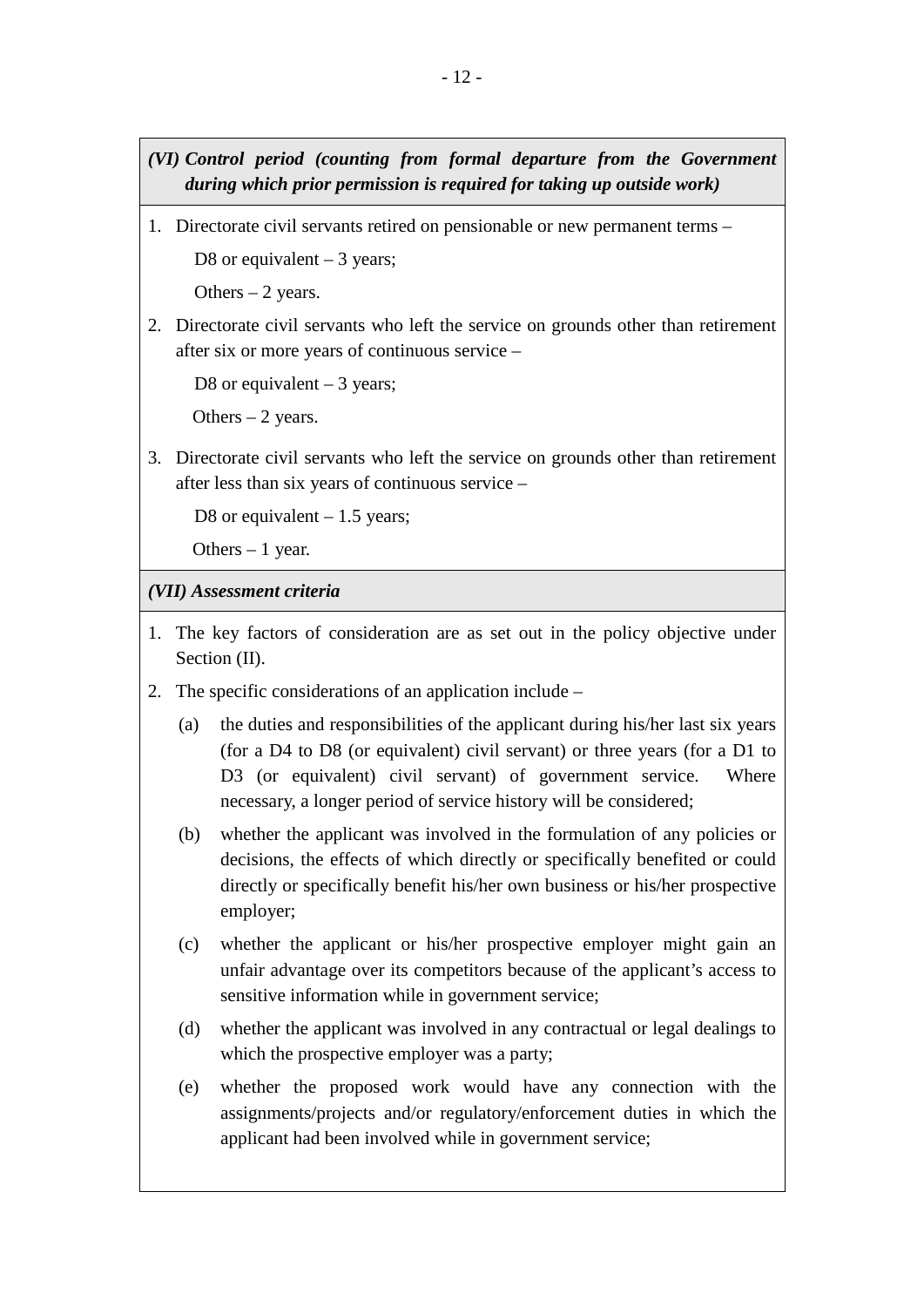- (f) whether the applicant's taking up of the proposed work would give rise to public suspicion of conflict of interest or other impropriety;
- (g) whether a fair-minded and informed observer, having considered the relevant facts, would conclude that the applied-for work might give rise to reasonable apprehension of deferred reward or benefit; and
- (h) whether any aspects of the applied-for work would cause well-founded negative public perception embarrassing the Government and undermining the image of the Civil Service.

#### *(VIII) Standard work restrictions*

- 1. Standard work restrictions will be imposed on all approved cases of outside work. The applicants will not –
	- (a) directly or indirectly be involved in the bidding for any government land, property, projects, contracts or franchises;
	- (b) directly or indirectly undertake or represent any person in any work including any litigation or lobbying activities that are connected in any way with the formulation of any policy or decisions, sensitive information, contractual or legal dealings, assignments or projects, and enforcement or regulatory duties in which they had been involved or to which they had access during their last three years of service; and
	- (c) directly or indirectly engage in any activities which will cause embarrassment to the Government or bring disgrace to the Civil Service.

#### *(IX) Blanket approval*

1. Blanket permission is given for unremunerated work with the specified organisations throughout the entire period from cessation of active service to the expiry of control period.

#### *(X) Transparency*

1. For approved outside work taken up by directorate civil servants, the basic information (limited to the name of the applicant, his/her last civil service post title, date of cessation of active service, restrictions/sanitisation imposed on the approved work, commencement date of the approved work, and where applicable, identity of outside employer, the applicant's position in the outside organisation and a brief description of his/her main duties in the outside organisation) as well as the advice of the Advisory Committee will be included in a register maintained by CSB for public inspection. The register is posted on CSB's website (http://www.csb.gov.hk).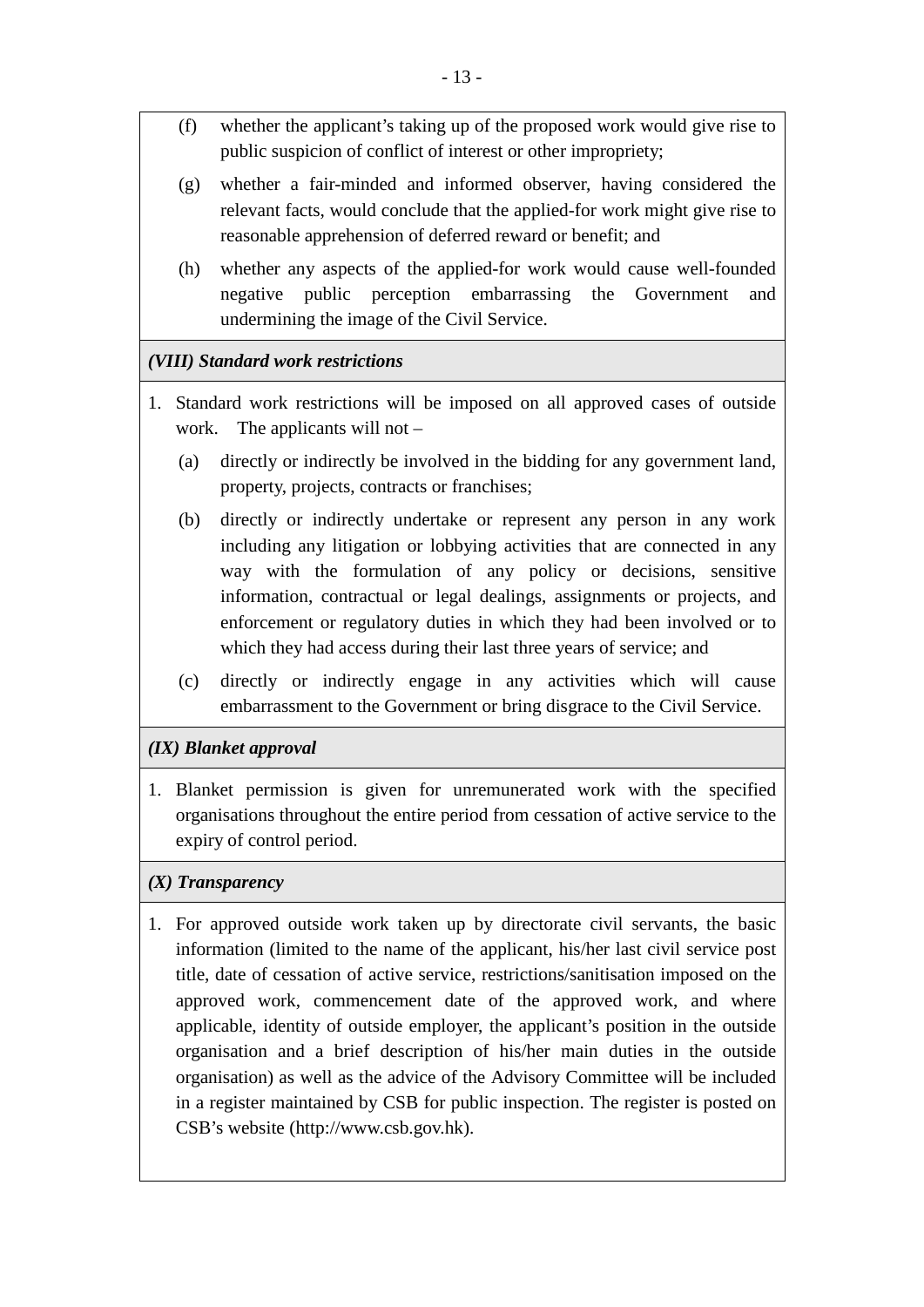2. As regards unpaid outside work performed under the blanket permission for all directorate civil servants, the relevant information may be disclosed on a case-by-case basis where there is public concern.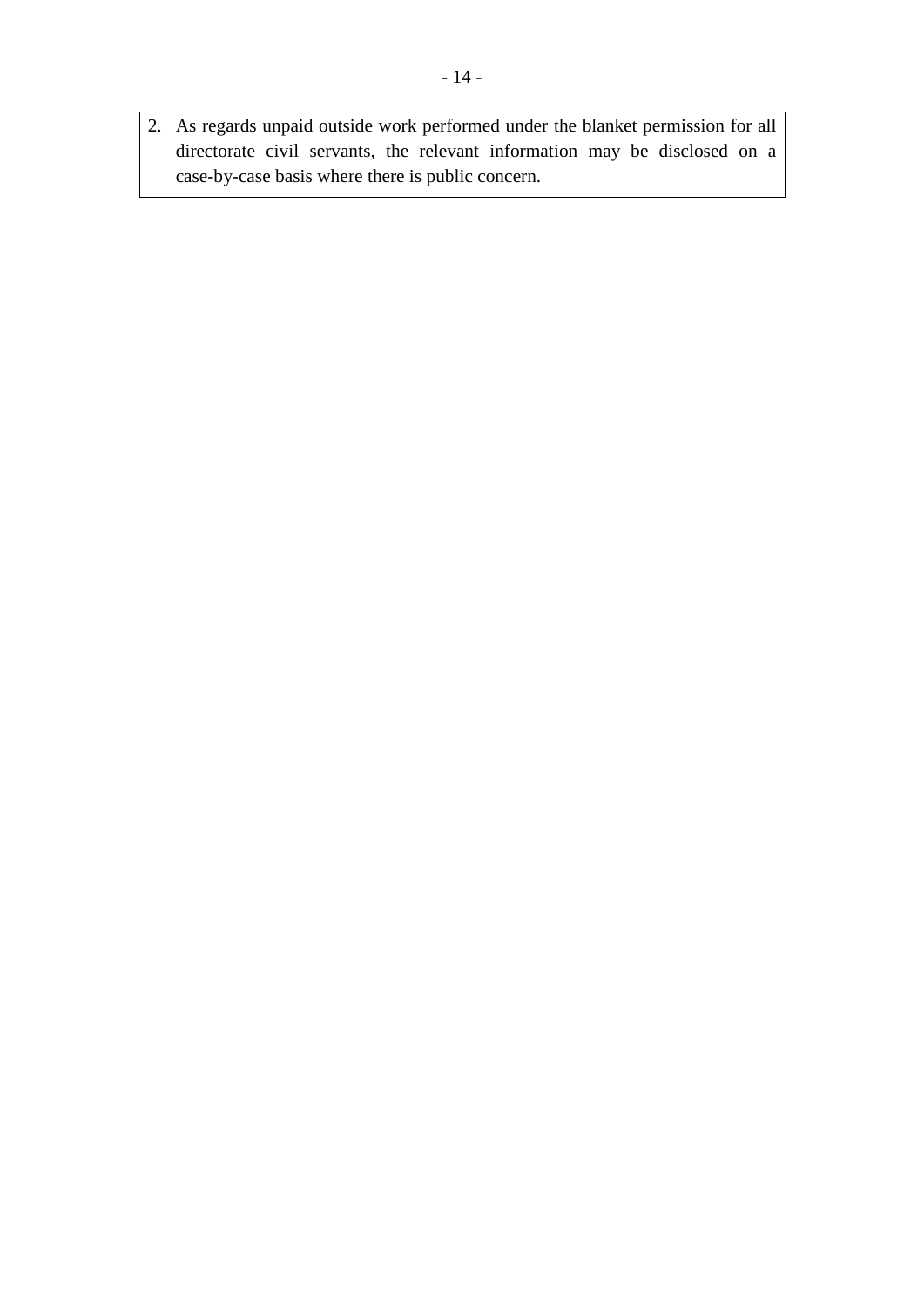#### **Annex B**

## **Applications for Post-service Outside Work by Directorate Civil Servants (1 January – 31 December 2021)[1](#page-16-0)**

#### **(A) Applications**

| No. of applications considered by the Advisory Committee:                | 60 |
|--------------------------------------------------------------------------|----|
| No. of applications recommended for approval by the Advisory Committee:  | 59 |
| No. of applications approved by SCS:                                     | 59 |
| No. of applications recommended for rejection by the Advisory Committee: |    |
| No. of applications rejected by SCS:                                     |    |

### **(B) Break between government service and applied-for outside work recommended for approval by the Advisory Committee**

| No. of applications where the applicants were recommended to<br>commence the applied-for outside work upon the end of the<br>pre-determined minimum sanitisation period of 6/12 months | $35^2$          |
|----------------------------------------------------------------------------------------------------------------------------------------------------------------------------------------|-----------------|
| No. of applications where the applicants were recommended to take<br>up the applied-for outside work before end of the pre-determined<br>minimum sanitisation period of $6/12$ months  | $5^3$           |
| No. of applications where the applicants were not subject to any<br>pre-determined minimum sanitisation period <sup>4</sup>                                                            | 19 <sup>5</sup> |
| <b>Total</b>                                                                                                                                                                           | 59              |

<span id="page-16-0"></span>Data are prepared on the basis of the date of approval/rejection of an application by SCS.

<span id="page-16-1"></span>The approved date of commencement of the applied-for work for 34 cases was the same as that recommended by the Advisory Committee. In one case, the applicant was approved to take up the applied-for work after a longer sanitisation period.

<span id="page-16-2"></span><sup>3</sup> Four applications involved work with specified non-commercial/statutory organisations while one application involved work of a commercial nature with no real, potential or perceived conflict of interest with the applicant's former government duties. In all cases, the approved date of commencement of the applied-for work was the same as that recommended by the Advisory Committee.

<span id="page-16-3"></span>There is no pre-determined minimum sanitisation period for directorate civil servants leaving the Civil Service on grounds other than retirement (e.g. on completion or termination of agreement, or resignation, etc.). Where appropriate, a sanitisation period on an application-specific basis may be imposed, having regard to concerns over conflict of interest and public perception.

<span id="page-16-4"></span><sup>5</sup> Ten applications involved work with specified non-commercial/statutory organisations while nine applications involved work of a commercial nature with no real, potential or perceived conflict of interest with the applicants' former government duties. The average break from cessation of active service for these cases was 5.2 months. In all cases, the approved date of commencement of the applied-for work was the same as that recommended by the Advisory Committee.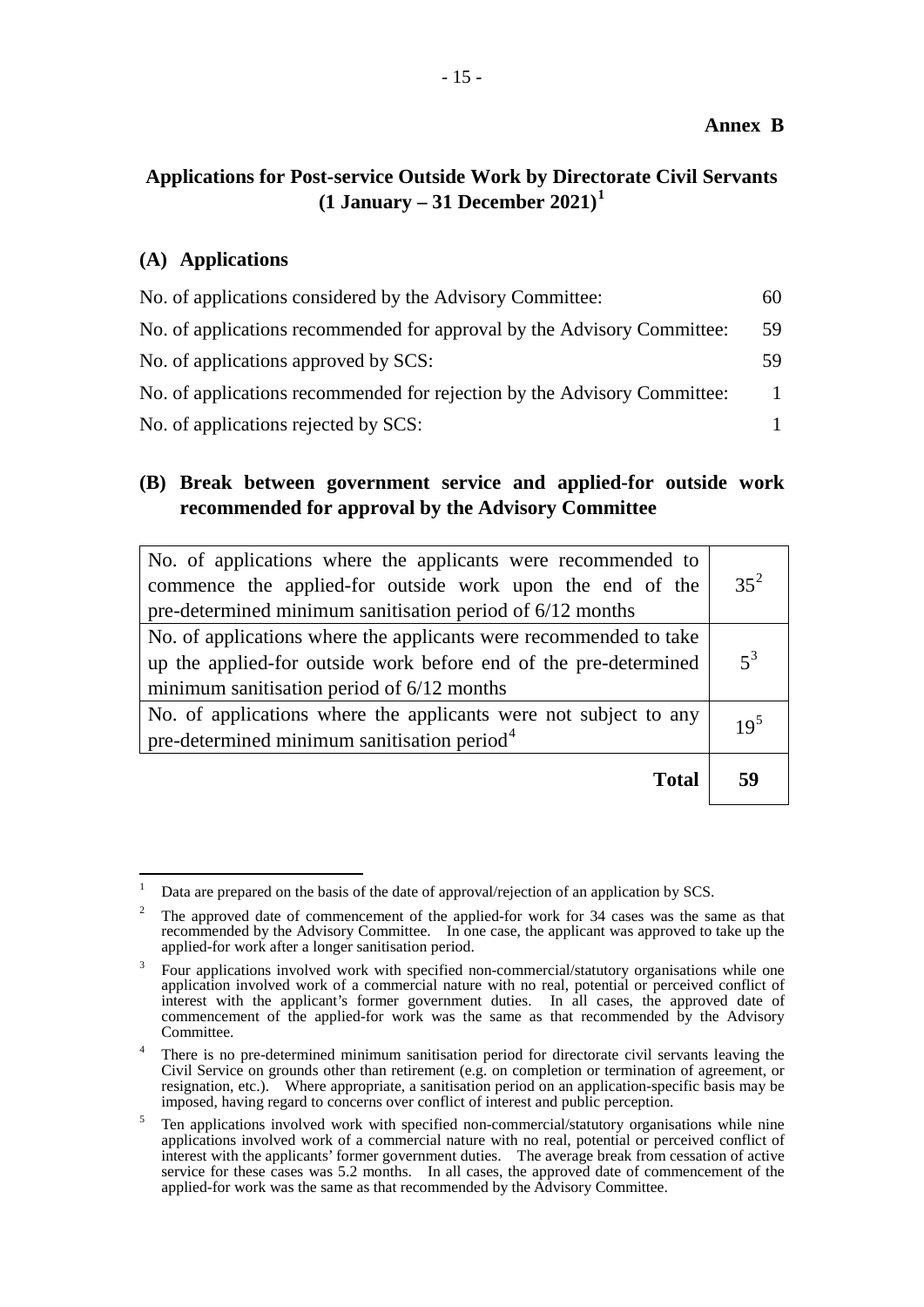| Directorate rank<br>(or equivalent) | Number of applicants <sup>6</sup> | <b>Number of</b><br>applications |
|-------------------------------------|-----------------------------------|----------------------------------|
| D <sub>1</sub>                      | 15                                | 19                               |
| D2                                  | 15                                | 22                               |
| D <sub>3</sub>                      | 8                                 | 11                               |
| D <sub>4</sub>                      |                                   |                                  |
| D <sub>5</sub>                      |                                   |                                  |
| D <sub>6</sub>                      | 3                                 | 3                                |
| D <sub>8</sub>                      | 3                                 | 3                                |
| <b>Total</b>                        | 46                                | 60                               |

#### **(C) Number of applicants by rank and applications**

## **(D) Approved post-service outside work applications by nature of prospective employers**

| <b>Work nature</b> | <b>Private</b><br>commercial<br>organisations | Non-commercial<br>entities <sup>7</sup> | <b>Total</b> |
|--------------------|-----------------------------------------------|-----------------------------------------|--------------|
| Paid work          | 21                                            |                                         | 58           |
| Unpaid work        |                                               |                                         |              |
| <b>Total</b>       |                                               | 38                                      |              |

<span id="page-17-0"></span><sup>&</sup>lt;sup>6</sup> A directorate civil servant may submit more than one application for post-service outside work. Such applicants are counted only once.

<span id="page-17-1"></span><sup>7</sup> Non-commercial entities include specified non-commercial organisations and other non-commercial organisations.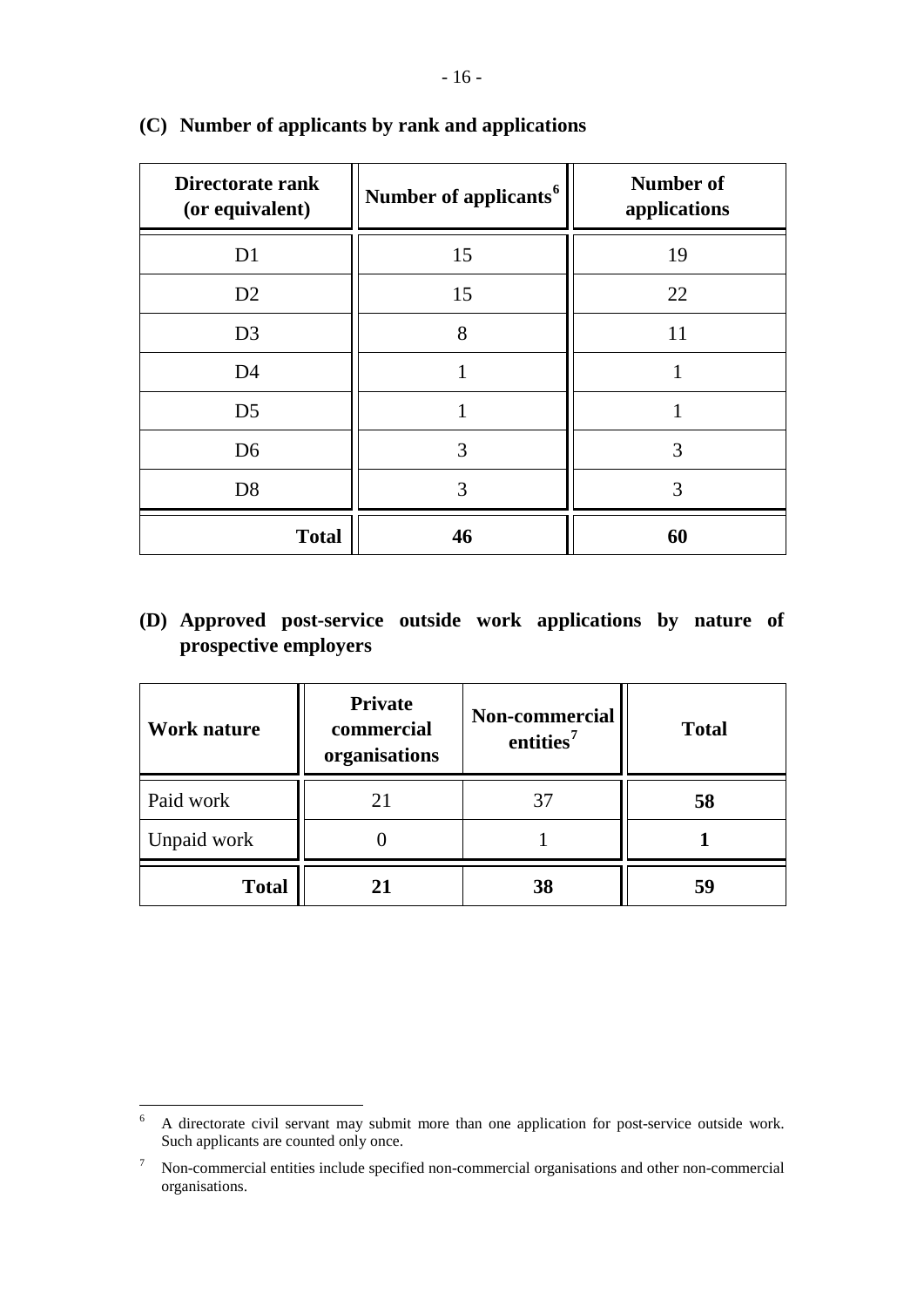| <b>Nature</b>                                  | <b>Part-time</b> | <b>One-off</b><br>project | <b>Full-time</b> | <b>Total</b>            |
|------------------------------------------------|------------------|---------------------------|------------------|-------------------------|
| Aerospace<br>Technology                        | $\mathbf{1}$     |                           |                  | $\mathbf{1}$            |
| Banking /<br>Finance                           | $\mathbf{1}$     |                           |                  | $\mathbf{1}$            |
| Catering                                       | $\mathbf{1}$     |                           |                  | $\mathbf{1}$            |
| Legal Service                                  |                  |                           | $\mathbf{1}$     | $\mathbf{1}$            |
| Manufacturing /<br>Trading /<br>Retailing      | 1                |                           | $\mathbf{1}$     | $\overline{2}$          |
| Media /<br>Publishing /<br><b>Broadcasting</b> | $\mathbf{1}$     |                           |                  | $\mathbf{1}$            |
| Medical                                        | $\overline{2}$   |                           | 3                | 5                       |
| Real Estate /<br>Property<br>Development       | $\mathbf{1}$     | $\mathbf{1}$              | $\overline{2}$   | $\overline{\mathbf{4}}$ |
| <b>Public Utilities</b>                        |                  |                           | $\mathbf{1}$     | $\mathbf{1}$            |
| Security                                       |                  |                           | $\mathbf 2$      | $\overline{2}$          |
| Transport /<br>Logistics                       |                  |                           | $\mathbf{1}$     | $\mathbf{1}$            |
| Others                                         |                  |                           | $\mathbf{1}$     | $\mathbf{1}$            |
| <b>Total</b>                                   | 8                | $\mathbf{1}$              | 12               | 21                      |

**(E) Approved post-service outside work applications with private commercial organisations by nature of business of the organisations**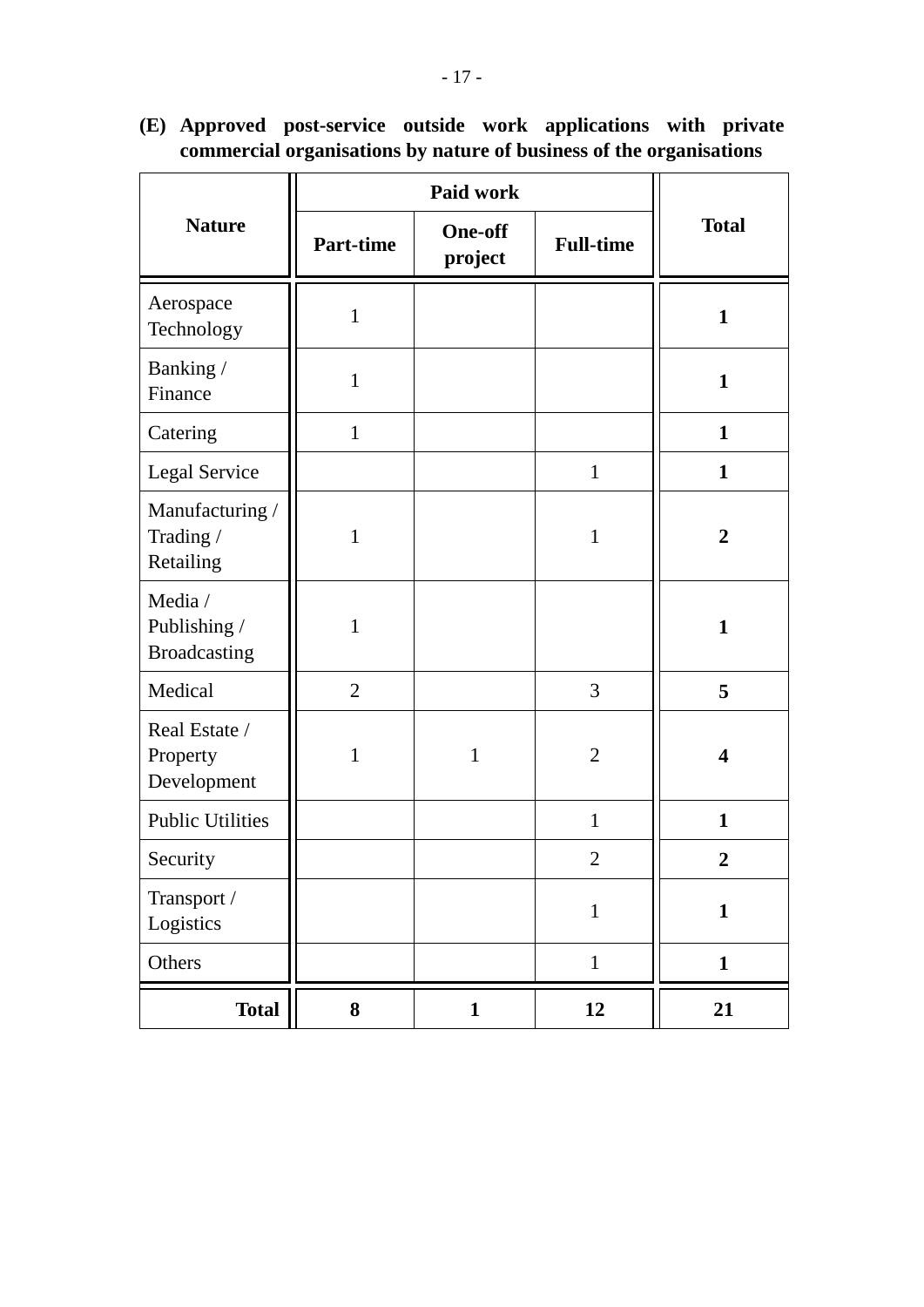|                                                                                                  | Paid work     |                        | <b>Unpaid work</b> |               |                        |                  |                |
|--------------------------------------------------------------------------------------------------|---------------|------------------------|--------------------|---------------|------------------------|------------------|----------------|
| <b>Nature</b>                                                                                    | Part-<br>time | One-<br>off<br>project | Full-<br>time      | Part-<br>time | One-<br>off<br>project | Full-<br>time    | <b>Total</b>   |
| Academic<br>institutions                                                                         | 10            | $\mathbf{1}$           | $\overline{4}$     |               |                        |                  | 15             |
| Charitable<br>organisations                                                                      | $\mathbf{1}$  |                        | $\mathbf{1}$       |               |                        |                  | $\overline{2}$ |
| Non-profit<br>making<br>organisations<br>not primarily<br>engaged in<br>commercial<br>operations | 3             | $\mathbf{1}$           | 3                  |               |                        |                  | 7              |
| Regional /<br>International<br>organisations                                                     | 1             | $\mathbf{1}$           | $\overline{2}$     | $\mathbf{1}$  |                        |                  | 5              |
| Statutory<br>organisations                                                                       | $\mathbf{1}$  |                        | 8                  |               |                        |                  | 9              |
| <b>Total</b>                                                                                     | 16            | 3                      | 18                 | $\mathbf{1}$  | $\boldsymbol{0}$       | $\boldsymbol{0}$ | 38             |

# **(F) Approved post-service outside work applications with non-commercial entities**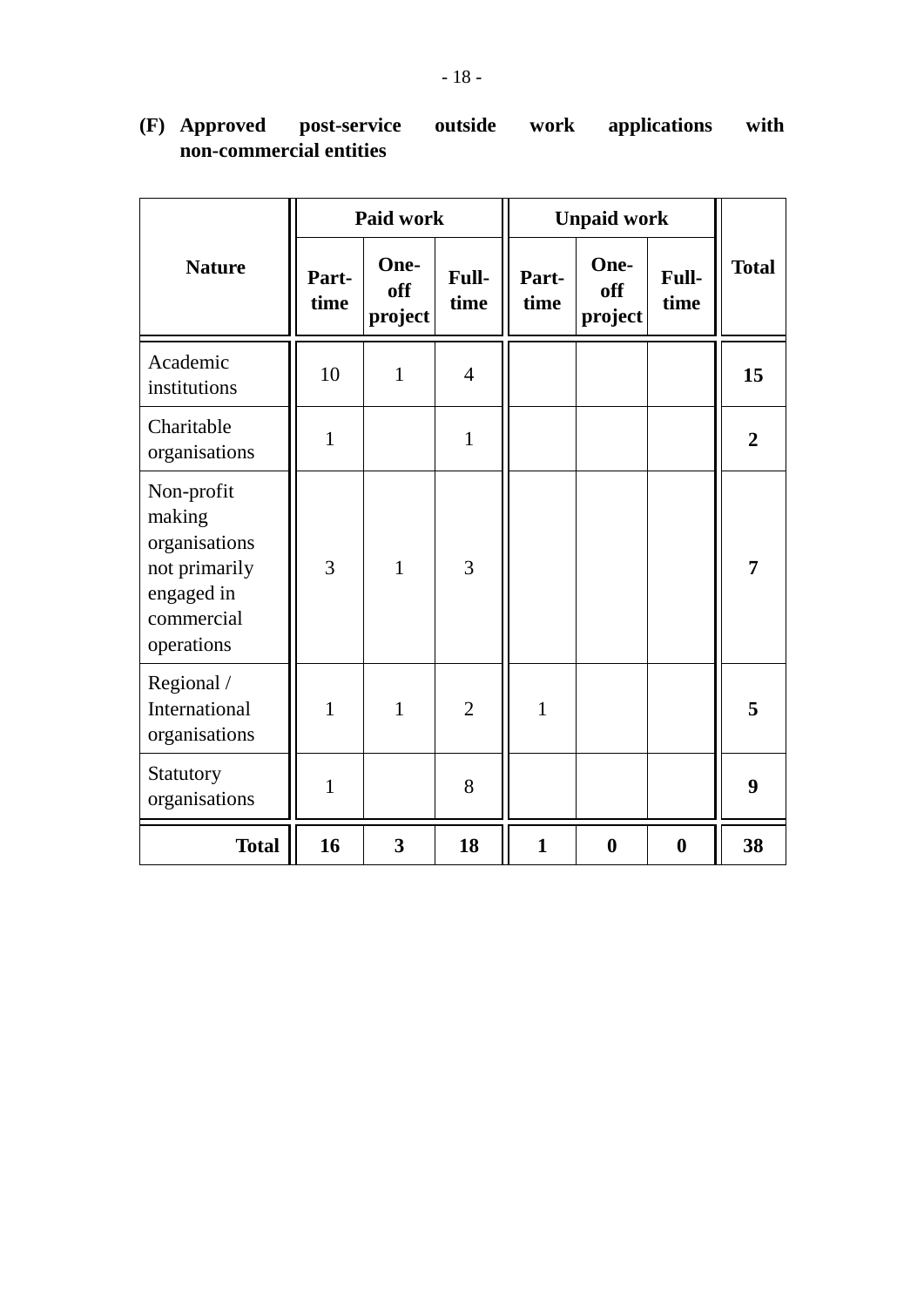| <b>Functional nature</b>                    | <b>Number of applications</b> |
|---------------------------------------------|-------------------------------|
| Administrative / Support Service            | $\overline{2}$                |
| <b>Advisory Service</b>                     | 4                             |
| <b>Consultancy / Management Consultancy</b> | 5                             |
| <b>Corporate Governance</b>                 | 3                             |
| Education                                   | 13                            |
| Legal Service                               | $\overline{2}$                |
| Management                                  | 15                            |
| Media / Publishing / Broadcasting           | $\overline{2}$                |
| Medical                                     | 7                             |
| Security                                    | $\overline{2}$                |
| Works                                       | 3                             |
| Others                                      |                               |
| <b>Total</b>                                | 59                            |

# **(G) Approved post-service outside work applications by functional nature**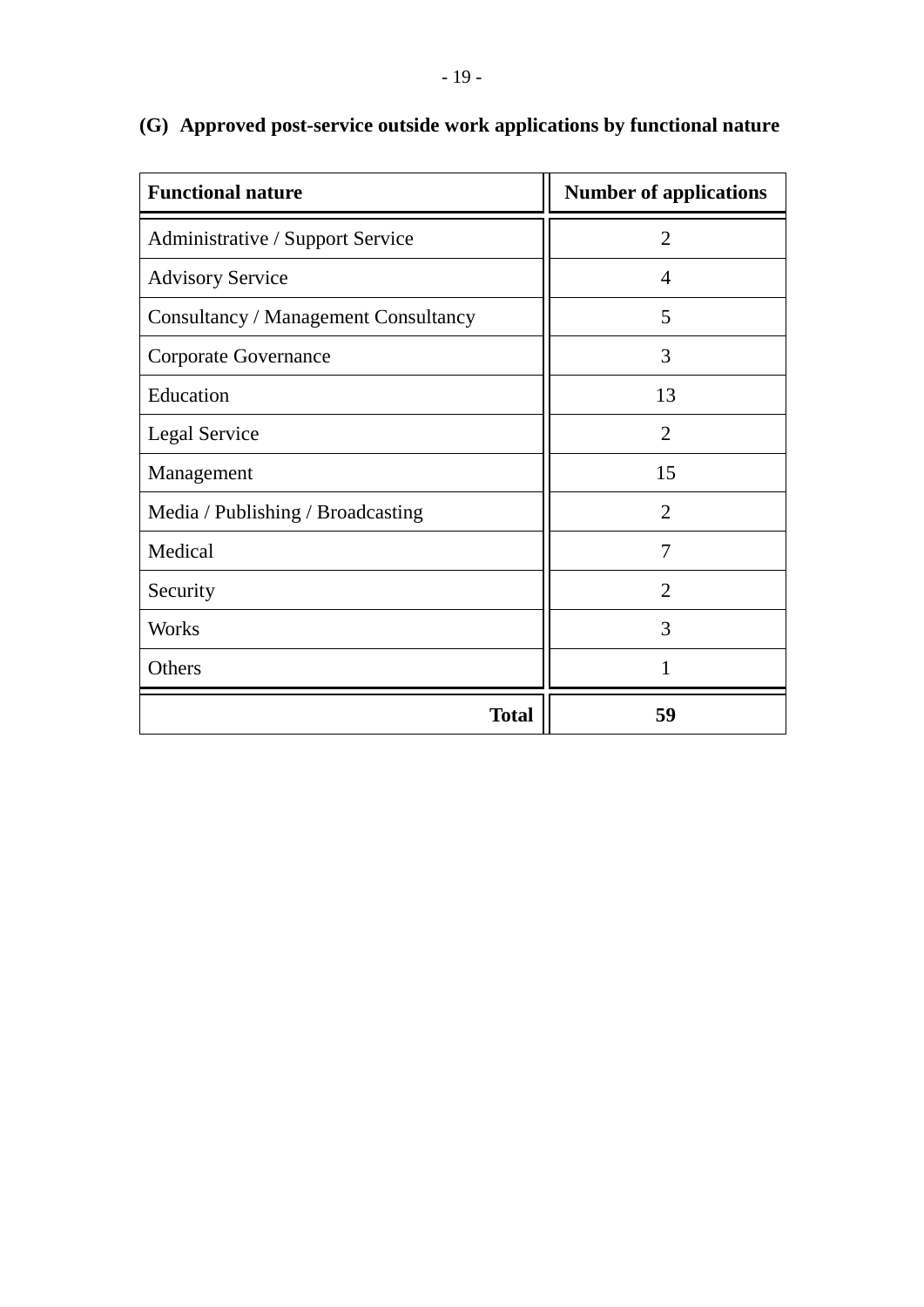## **Notification of Unpaid Outside Work with Specified Non-commercial Organisations (1 January – 31 December 2021)[1](#page-21-0)**

## **(A) Number of directorate civil servants by rank and notifications**

| Directorate rank<br>(or equivalent) | <b>Number of</b><br>directorate civil<br>servants <sup>2</sup> | <b>Number of</b><br>notifications |
|-------------------------------------|----------------------------------------------------------------|-----------------------------------|
| D <sub>1</sub>                      | 10                                                             | 22                                |
| D2                                  | 6                                                              | 10                                |
| D <sub>3</sub>                      | $\overline{4}$                                                 | 15                                |
| D <sub>4</sub>                      | $\theta$                                                       |                                   |
| D <sub>5</sub>                      | 5                                                              | 20                                |
| D <sub>6</sub>                      | 1                                                              |                                   |
| D <sub>8</sub>                      | $\overline{2}$                                                 | $\overline{4}$                    |
| <b>Total</b>                        | 28                                                             | 72                                |

<span id="page-21-0"></span><sup>1</sup> Data are prepared on the basis of the date of CSB's receipt and acknowledgement of the notification.

<span id="page-21-1"></span><sup>&</sup>lt;sup>2</sup> A directorate civil servant may submit more than one notification of unpaid outside work. Such directorate civil servants are counted only once.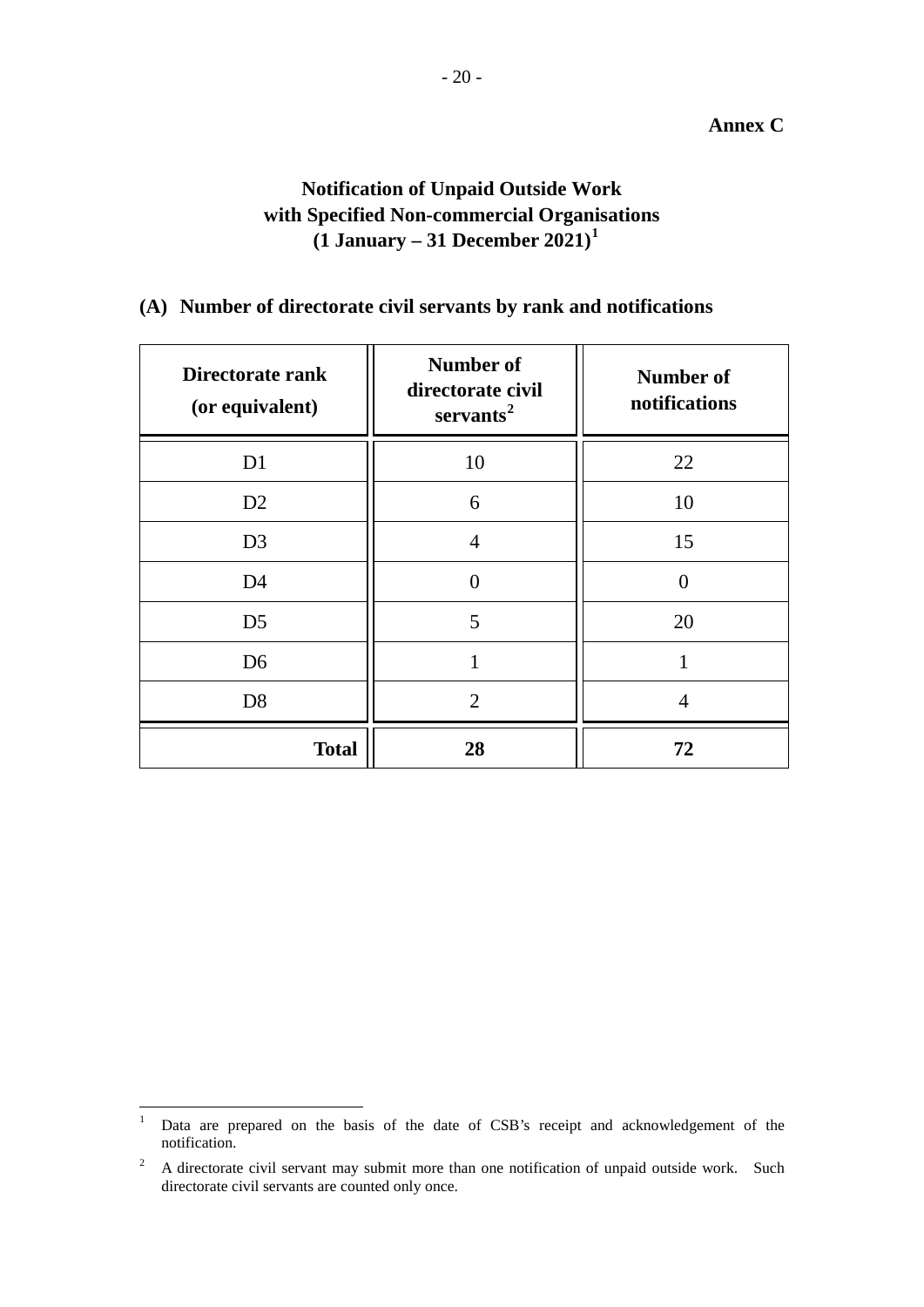# **(B) Notifications of unpaid outside work with specified non-commercial organisations by nature of organisations**

| <b>Nature of organisations</b>                                                    | <b>Number of notifications</b> |
|-----------------------------------------------------------------------------------|--------------------------------|
| Academic institutions                                                             | 19                             |
| Charitable organisations                                                          | 26                             |
| Non-profit making organisations not primarily<br>engaged in commercial operations | 27                             |
| Total                                                                             |                                |

# **(C) Notifications of unpaid outside work by functional nature**

| <b>Functional nature</b> | <b>Number of notifications</b> |
|--------------------------|--------------------------------|
| Advisory                 | 40                             |
| Education                | 18                             |
| Management               |                                |
| Others                   |                                |
| <b>Total</b>             | 72                             |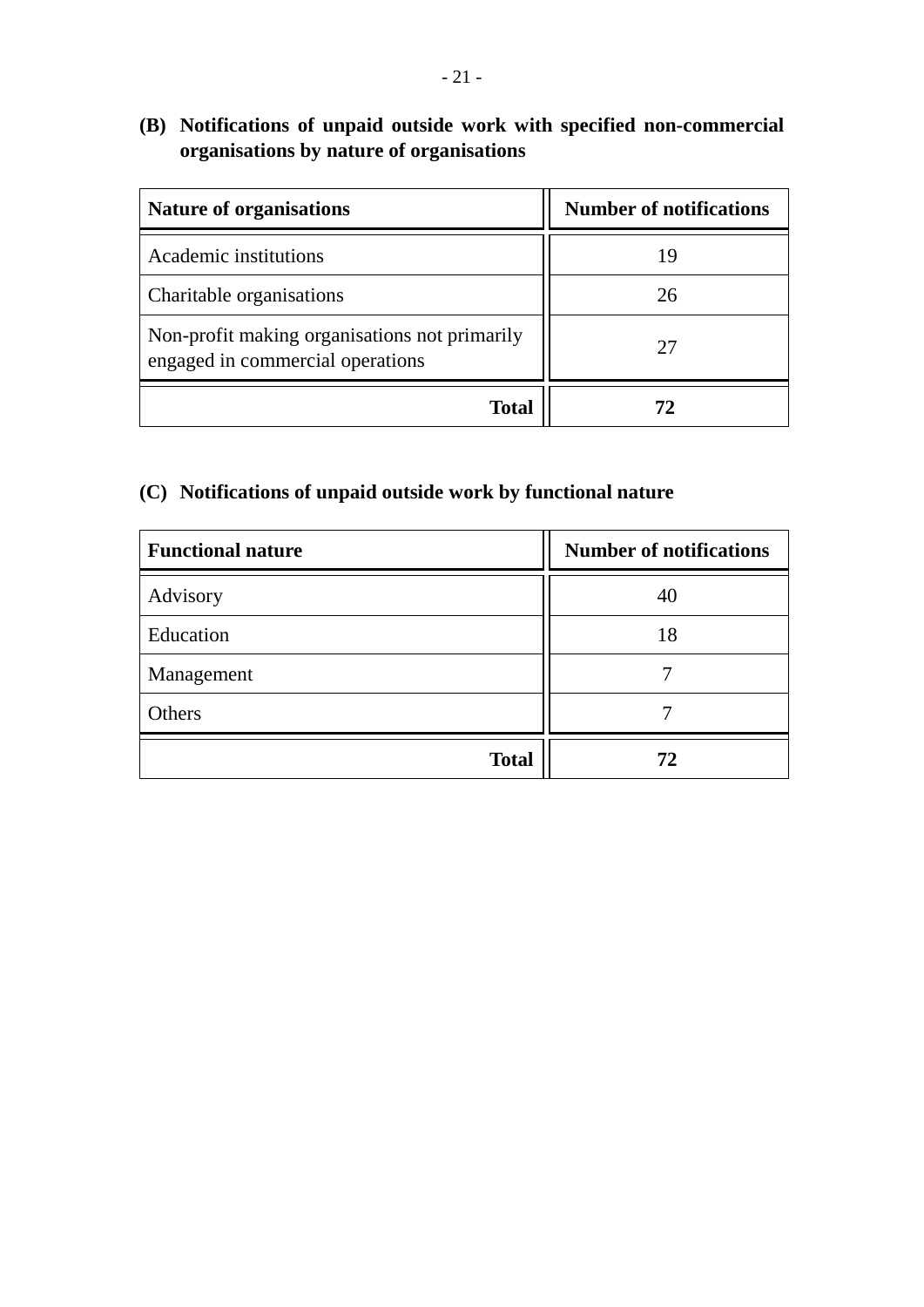#### **Annex D**

## **Post-retirement Outside Work of Non-directorate Civil Servants (1 January – 31 December 2021)**

## **(A) Applications**

| No. of applications considered by bureaux/departments: | 535      |
|--------------------------------------------------------|----------|
| No. of applications approved by bureaux/departments:   | 531      |
| No. of applications rejected by bureaux/departments:   | $\Delta$ |

#### **(B) Number of applicants by rank and applications**

| <b>Master Pay Scale (MPS)</b><br>(or equivalent) | Number of<br>applicants <sup>1</sup> | Number of<br>applications |
|--------------------------------------------------|--------------------------------------|---------------------------|
| <b>Below MPS Point 14</b>                        |                                      |                           |
| MPS Point $14 - 33$                              | 237                                  | 275                       |
| MPS Point 34 or above                            | 182                                  | 258                       |
| <b>Total</b>                                     | 421                                  | 535                       |

## **(C) Approved post-service outside work applications by nature of prospective employers**

| <b>Work nature</b> | <b>Private</b><br>commercial<br>organisations | Non-commercial<br>entities <sup>2</sup> | <b>Total</b> |
|--------------------|-----------------------------------------------|-----------------------------------------|--------------|
| Paid work          | 259                                           | 267                                     | 526          |
| Unpaid work        |                                               |                                         |              |
| <b>Total</b>       | 264                                           | 267                                     | 531          |

<span id="page-23-0"></span><sup>&</sup>lt;sup>1</sup> A non-directorate civil servant may submit more than one application for post-service outside work. Such applicants are counted only once.

<span id="page-23-1"></span><sup>&</sup>lt;sup>2</sup> Non-commercial entities include specified non-commercial organisations and other non-commercial organisations.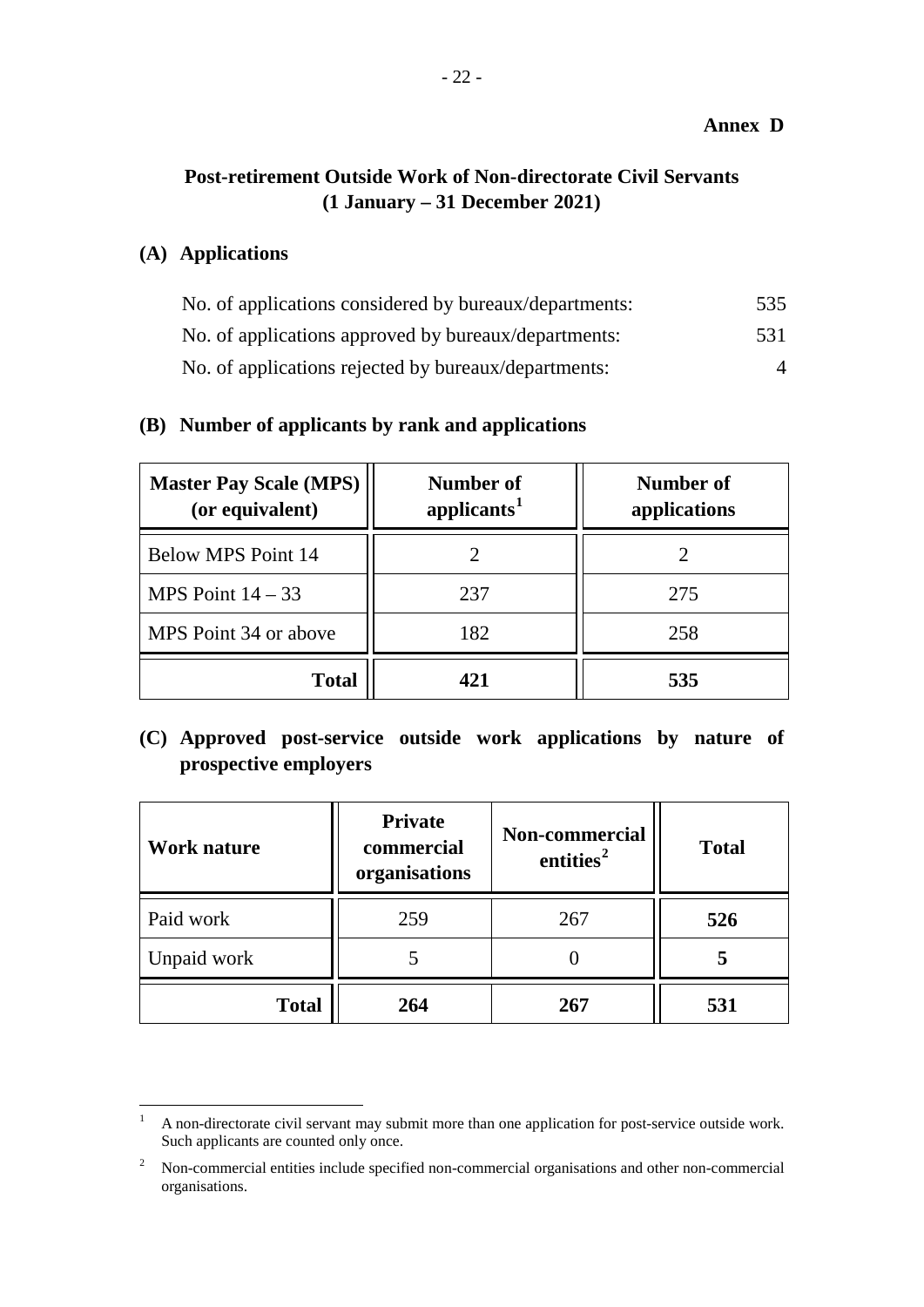|                                                 | <b>Paid work</b> |                        | <b>Unpaid work</b> |               |                        |               |                         |
|-------------------------------------------------|------------------|------------------------|--------------------|---------------|------------------------|---------------|-------------------------|
| <b>Nature</b>                                   | Part-<br>time    | One-<br>off<br>project | Full-<br>time      | Part-<br>time | One-<br>off<br>project | Full-<br>time | <b>Total</b>            |
| Accommodation<br>and Food<br>Service            | 4                |                        | 6                  |               |                        |               | 10                      |
| Administrative /<br><b>Support Service</b>      | 3                |                        | 3                  |               |                        |               | 6                       |
| Banking/<br>Finance                             | $\overline{4}$   | $\mathbf{1}$           | 5                  |               |                        |               | 10                      |
| Education                                       | $\tau$           | $\overline{4}$         | $\overline{2}$     |               |                        | $\mathbf{1}$  | 14                      |
| Entertainment /<br>Recreation                   | $\mathbf{1}$     |                        | $\overline{2}$     |               |                        |               | 3                       |
| Information<br>Technology                       | $\mathbf{1}$     |                        |                    |               |                        |               | $\mathbf{1}$            |
| Legal Service                                   | $\mathbf{1}$     |                        | 3                  | $\mathbf{1}$  |                        |               | 5                       |
| Maintenance<br>Management                       | 3                |                        | 17                 |               |                        |               | 20                      |
| Management<br>Consultancy                       | $\mathbf{1}$     | $\overline{2}$         | $\overline{7}$     |               |                        |               | 10                      |
| Manufacturing /<br>Trading /<br>Retailing       | 8                |                        | $\overline{4}$     |               |                        | $\mathbf{1}$  | 13                      |
| Medical                                         | 25               | $\mathbf{1}$           | 8                  |               |                        |               | 34                      |
| Printed Media /<br>Broadcasting /<br>Publishing | $\overline{2}$   |                        |                    | $\mathbf{1}$  |                        |               | $\overline{\mathbf{3}}$ |

**(D) Approved post-service outside work applications with private commercial organisations by nature of business of the organisations**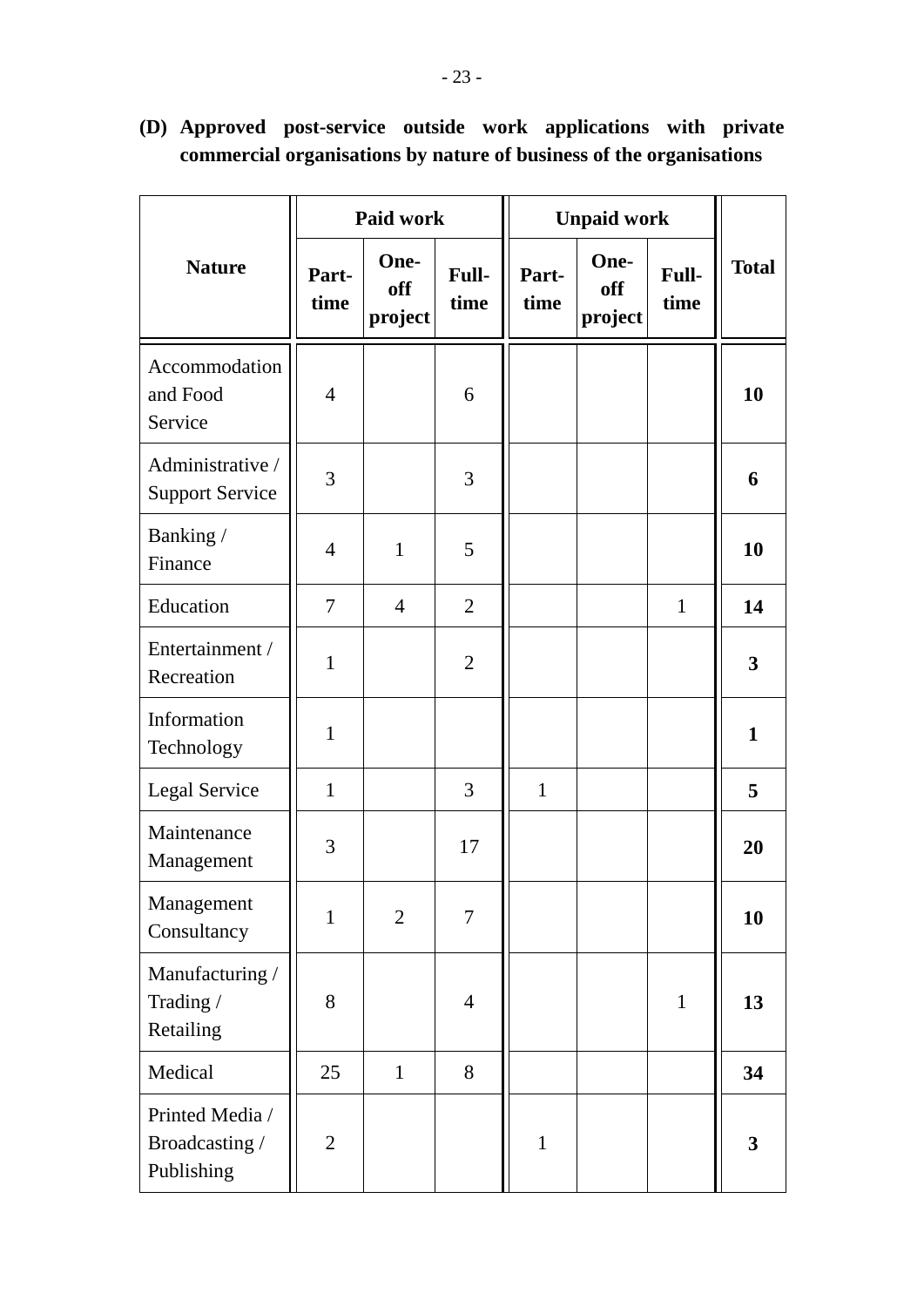|                                          | <b>Paid work</b> |                        |                | <b>Unpaid work</b> |                        |               |              |
|------------------------------------------|------------------|------------------------|----------------|--------------------|------------------------|---------------|--------------|
| <b>Nature</b>                            | Part-<br>time    | One-<br>off<br>project | Full-<br>time  | Part-<br>time      | One-<br>off<br>project | Full-<br>time | <b>Total</b> |
| Real Estate /<br>Property<br>Development | $\overline{2}$   |                        | 14             |                    |                        |               | 16           |
| Security                                 | 14               |                        | 19             |                    |                        |               | 33           |
| Transport and<br>Logistics               | 10               |                        | 8              |                    |                        |               | 18           |
| <b>Works</b>                             | $\overline{2}$   | $\mathbf{1}$           | 48             |                    |                        | $\mathbf{1}$  | 52           |
| Others                                   | 8                | $\mathbf{1}$           | $\overline{7}$ |                    |                        |               | 16           |
| <b>Total</b>                             | 96               | 10                     | 153            | $\overline{2}$     | $\boldsymbol{0}$       | 3             | 264          |

# **(E) Approved post-service outside work applications with non-commercial entities**

|                                                                                         | Paid work        |                           |                  |              |
|-----------------------------------------------------------------------------------------|------------------|---------------------------|------------------|--------------|
| <b>Nature</b>                                                                           | <b>Part-time</b> | <b>One-off</b><br>project | <b>Full-time</b> | <b>Total</b> |
| Academic institutions                                                                   | 39               | 30                        | 5                | 74           |
| Charitable organisations                                                                | 22               | 3                         | 7                | 32           |
| Non-profit making<br>organisations not primarily<br>engaged in commercial<br>operations | 14               | 5                         | 8                | 27           |
| Regional / International<br>organisations                                               |                  |                           |                  |              |
| Statutory organisations                                                                 | 60               |                           | 73               | 133          |
| <b>Total</b>                                                                            | 135              | 38                        | 94               | 267          |